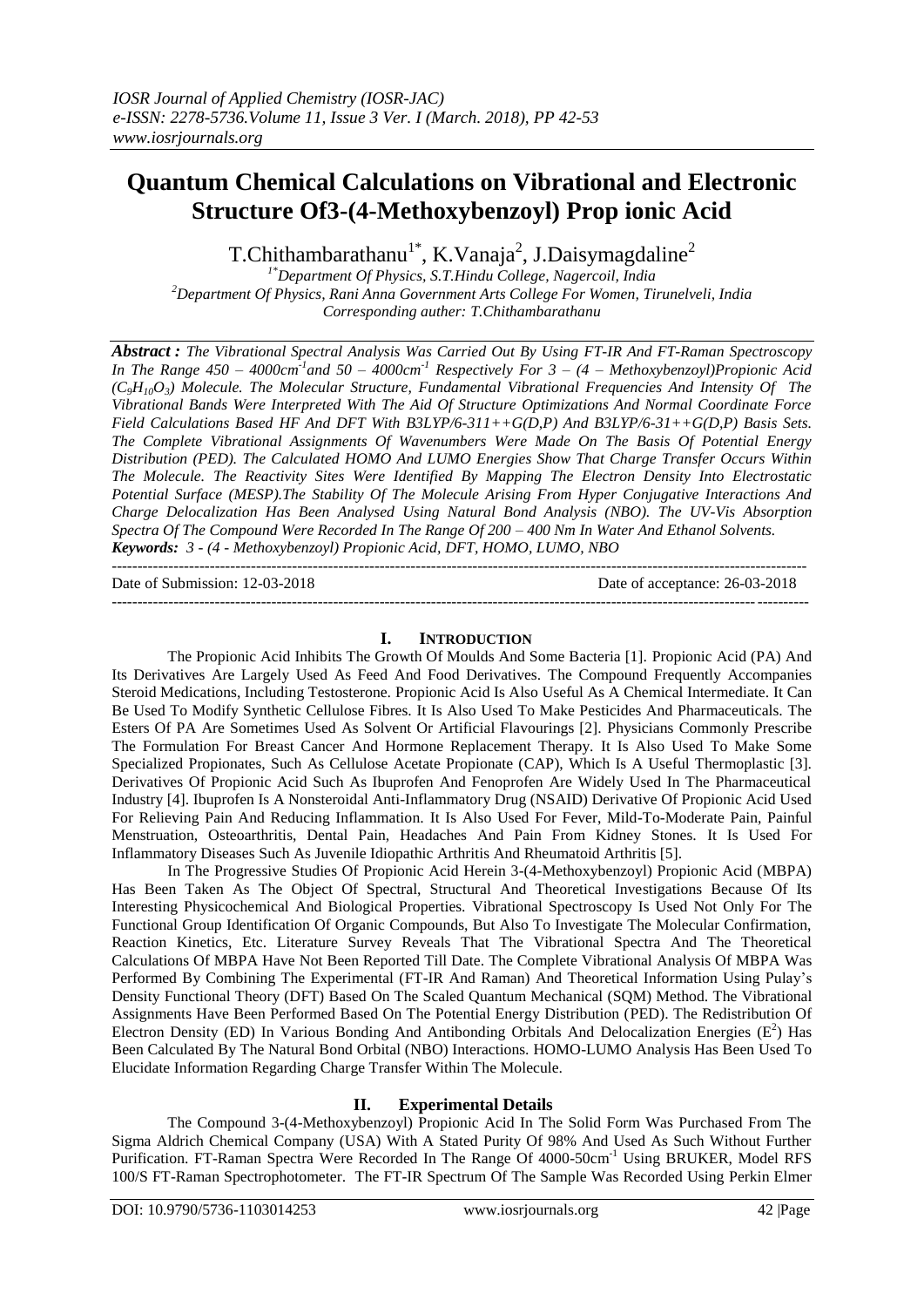RXI Spectrometer In The Region 4000-450cm<sup>-1</sup> In Evacuation Mode Using Kbr Pellet Technique. The U-V Spectra Were Recorded In The Polar Solvents, Water And Ethanol In The Region 200-400 Nm Using Perkin Elmer LAMDA UV-Vis NIR Spectrometer.

#### **III. Computational Details**

The Quantum Chemical Calculations Of MBPA Have Been Performed Using Gaussian 03 Program Package [6] At The Ab Initio HF And Becke 3 – Lee – Yang – Parr (B3LYP) Methods. The Molecular Geometry, Optimized Parameters And Vibrational Frequencies Are Computed By Performing Both Ab Initio (HF) With 6-31G (D,P) And DFT(B3LYP) With 6-31++G(D,P) And 6-311++G(D,P)Basis Sets. The Harmonic Vibrational Frequencies Have Been Analytically Calculated By Taking The Second Order Derivative Of Energy Using The Same Level Of Theory. The Scaling Of The Force Field Was Performed According To The Scaled Quantum Mechanical Procedure (SQM) [7, 8] Using Selective Scaling In The Natural Internal Co-Ordinate Representation [9, 10] To Obtain A Better Agreement Between The Theory And The Experiment. Normal Co-Ordinate Analyses Have Been Performed In Order To Obtain The Detailed Interpretation Of The Fundamental Modes Using The MOLVIB Program Version 7.0 Written By Sundius [11, 12]. The Raman Activities  $(S_i)$ Calculated By The Gaussian 03W Program Are Adjusted And Converted Into Relative Raman Intensities  $(I_i)$ During The Scaling Program With MOLVIB Using The Following Relationship Derived From The Basic Theory Of Raman Scattering[13,14].  $4.4<sub>z</sub>$ 

$$
I_{i} = \frac{f(v_{o} - v_{i})^{4}S_{i}}{v_{i}\left[1 - exp\left(\frac{-hc v_{i}}{kT}\right)\right]}
$$
 .........(1)

Where  $V_0$  Is The Exciting Wavenumber (Cm<sup>-1</sup>) Of Laser Light Source Used While Recording Raman Spectra,  $V_i$ is The Vibrational Wavenumber Of The I<sup>th</sup> Normal Mode; H, K, C And T Are Planck And Boltzmann Constants, Speed Of Light And Temperature In Kelvin Respectively. F Is The Suitably Chosen Common Normalization Factor For All The Peak Intensities.

 The NBO Calculations [15] Were Performed Using NBO 3.1 Program As Carried Out In The Gaussian 03 W Package At The DFT/B3LYP Level In Order To Understand The Various Second Order Interactions Between The Filled Orbitals Of One Sub System And The Vacant Orbitals Of Another Sub System, Which Is A Measure Of Delocalization Or Hyper Conjugation.

#### **IV. Results And Discussion**

#### **4.1. Molecular Geometry**

The Optimized Geometry Structure Of The Title Compound Is Shown In Figure. 1. The Optimized Structure Parameters For MBPA Calculated By HF/6-31G (D,P),B3LYP/6-31++G(D,P)Andb3lyp/6- 311++G(D,P) Basis Sets Are Listed In Table 1. The Optimized Geometric Parameters Of MBPA Are Compared With The Experimental XRD Data Of The Title Molecule. As Seen From Table 1, Most Of The Optimized Bond Lengths Are Slightly Larger Than The Experimental Values, And The Bond Angles Are Slightly Different From Experimental Values. This Is Due To The Fact That The Experimental Results Belong To Solid Phase And The Theoretical Calculations Belong To Gaseous Phase.

In The Title Molecule, The Introduction Of Two Substituent Groups On The Benzene Ring Causes Some Changes In The C-C Bond Lengths And Also In The Position Of The Substituents In The Benzene Ring. The Values Of C-C Bond Lengths Are In Good Agreement With The Data Obtained For Substituted Benzenes [16]. In The Carboxylic Group, The Calculated Bond Lengths C1-O4 And C1-O5 Of The Title Molecule Are 1.199Å, 1.363Å By B3LYP/6-311++G(D,P) And 1.207Å, 1.364Å By B3LYP/6-31++G(D,P) Method, Which Are In Good Agreement With The Literature Values C=O(1.209 Å) And C-O(1.355 Å)[17]. The Bond Lengths C6=O13(1.221 Å/1.228Å), C7-C6(1.489 Å/1.489Å), C6-C3(1.524Å/1.525Å), C2-C3(1.524 Å/1.525Å) And C2- C1(1.519Å/1.519Å) By B3LYP/6-311++G(D,P)/6-31++G(D,P)Method Are In Good Agreement With The Values Reported For Fenbufen[18].



**Fig 1** Molecular Structure With Atom Numbering Of MBPA.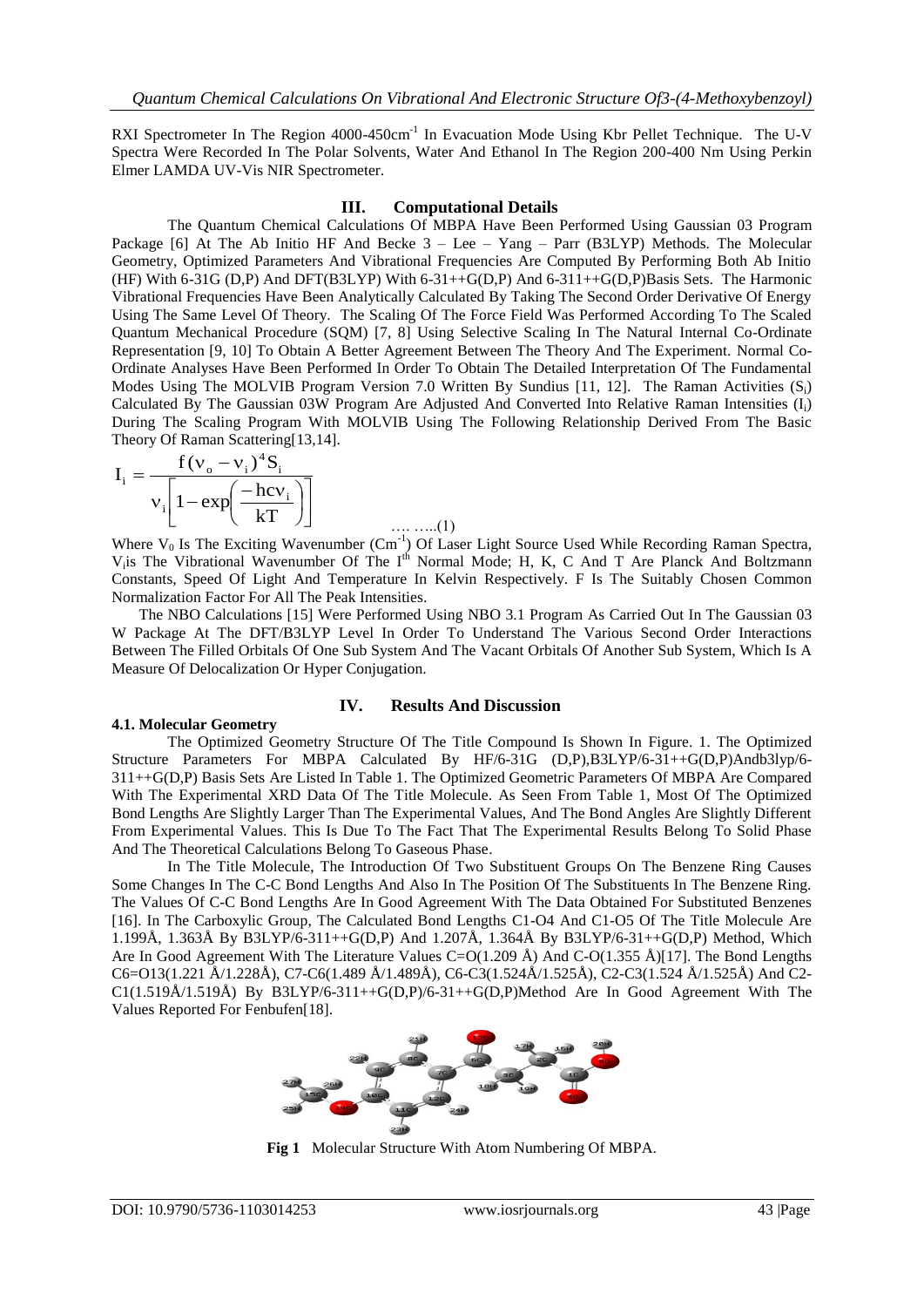#### **Table 1** Experimental (XRD) And Optimized Geometrical Parameters Of MBPA Computed At HF/6-31G(D,P) , B3LYP/6-31++G(D,P) And B3LYP/6-311++G(D,P) Basis Sets.

|                                  |                           | Bond Lengths(A) |                 |                 |  |  |  |  |
|----------------------------------|---------------------------|-----------------|-----------------|-----------------|--|--|--|--|
| <b>Bond Length</b>               | <b>Experimental Value</b> | $HF/6-31G(D,P)$ | <b>B3LYP/6-</b> | <b>B3LYP/6-</b> |  |  |  |  |
|                                  |                           |                 | $31++G(D,P)$    | $311++G(D,P)$   |  |  |  |  |
| $C1-C2$                          | 1.491                     | 1.513           | 1.519           | 1.519           |  |  |  |  |
| $C1-O4$                          | 1.229                     | 1.183           | 1.207           | 1.199           |  |  |  |  |
| $C1-05$                          | 1.301                     | 1.334           | 1.364           | 1.363           |  |  |  |  |
| $C2-C3$                          | 1.511                     | 1.521           | 1.525           | 1.524           |  |  |  |  |
| $C3-C6$                          | 1.508                     | 1.518           | 1.525           | 1.524           |  |  |  |  |
| O5-H20                           | 0.820                     | 0.944           | 0.969           | 0.965           |  |  |  |  |
| $C6-C7$                          | 1.478                     | 1.491           | 1.489           | 1.489           |  |  |  |  |
| $C6-O13$                         | 1.220                     | 1.199           | 1.228           | 1.221           |  |  |  |  |
| $C7-C8$                          | 1.384                     | 1.388           | 1.403           | 1.399           |  |  |  |  |
| $C7-C12$                         | 1.397                     | 1.397           | 1.409           | 1.406           |  |  |  |  |
| $C8-C9$                          | 1.383                     | 1.383           | 1.392           | 1.389           |  |  |  |  |
| $C9-C10$                         | 1.379                     | 1.390           | 1.405           | 1.402           |  |  |  |  |
| $C10-C11$                        | 1.395                     | 1.394           | 1.405           | 1.402           |  |  |  |  |
| $C10-O14$                        | 1.352                     | 1.341           | 1.359           | 1.357           |  |  |  |  |
| C <sub>11</sub> -C <sub>12</sub> | 1.370                     | 1.375           | 1.387           | 1.384           |  |  |  |  |
| O <sub>14</sub> -C <sub>15</sub> | 1.426                     | 1.402           | 1.426           | 1.425           |  |  |  |  |

|                   |                           | Bond Angles( $\circ$ ) |                 |                |  |  |  |  |
|-------------------|---------------------------|------------------------|-----------------|----------------|--|--|--|--|
| <b>Bond Angle</b> | <b>Experimental Value</b> | HF/6-                  | <b>B3LYP/6-</b> | B3LYP/6-       |  |  |  |  |
|                   |                           | 31G(D,P)               | $31++G(D,P)$    | $311 + G(D,P)$ |  |  |  |  |
| $C2-C1-O4$        | 122.59                    | 124.618                | 125.227         | 125.329        |  |  |  |  |
| $C2-C1-O5$        | 113.76                    | 115.017                | 115.229         | 114.976        |  |  |  |  |
| $O4-C1-O5$        | 123.60                    | 120.365                | 119.544         | 119.695        |  |  |  |  |
| $C1-C2-C3$        | 113.82                    | 112.386                | 112.622         | 112.746        |  |  |  |  |
| $C2-C3-C6$        | 112.19                    | 111.966                | 112.391         | 112.423        |  |  |  |  |
| C1-O5-H20         | 109.18                    | 112.289                | 110.931         | 110.624        |  |  |  |  |
| $C3-C6-C7$        | 118.98                    | 118.689                | 118.619         | 118.429        |  |  |  |  |
| $C3-C6-O13$       | 120.04                    | 120.370                | 120.282         | 120.409        |  |  |  |  |
| C7-C6-O13         | 120.98                    | 120.941                | 121.099         | 121.161        |  |  |  |  |
| $C6-C7-C8$        | 121.92                    | 118.434                | 118.617         | 118.563        |  |  |  |  |
| C6-C7-C12         | 119.76                    | 123.366                | 123.118         | 123.204        |  |  |  |  |
| C8-C7-C12         | 118.32                    | 118.201                | 118.265         | 118.234        |  |  |  |  |
| $C7-C8-C9$        | 121.48                    | 121.585                | 121.497         | 121.501        |  |  |  |  |
| C8-C9-C10         | 119.26                    | 119.389                | 119.428         | 119.479        |  |  |  |  |
| C9-C10-C11        | 120.23                    | 119.771                | 119.823         | 119.746        |  |  |  |  |
| C9-C10-O14        | 124.36                    | 124.466                | 124.463         | 124.464        |  |  |  |  |

#### **4.2 Potential Energy Scan**

The Potential Energy Surface (PES) Scan With The B3LYP/6-311++G(D,P) Level Of The Theoretical Approximations Was Performed For The Title Molecule By Varying The Dihedral Angle (C1-C2-C3-H18) In Steps Of 0°, 10°, 20°, 30°, . . . .360° And The Resultant Minimum Energy Curve As Function Of Dihedral Angle Is Shown In Fig 2.The Dihedral Angle (C1-C2-C3-H18) For MBPA Is Also The Relevant Co-Ordinate For Conformational Flexibility Within The Molecule. All The Geometrical Parameters Were Simultaneously Relaxed During The Calculation. From The Graph, It Is Observed That The Minimum Energies For This Rotation Are Obtained At 0° And 360°, Which Correspond To The Global Minimum Energies – 727.346594 And – 727.346641 Hartrees



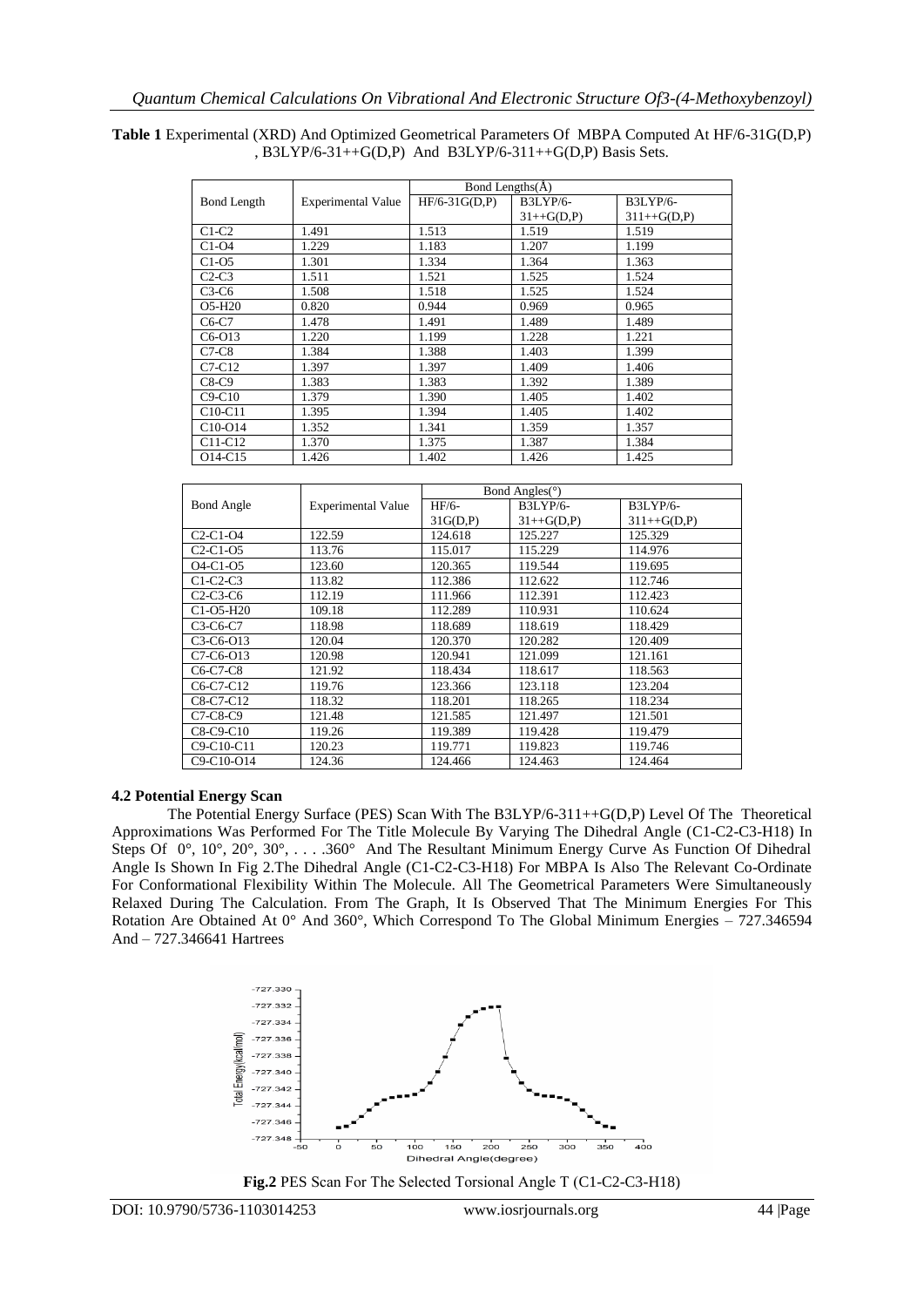## **4.3.Vibrational Analysis**

The Vibrational Spectral Assignments Of MBPA Have Been Carried Out With The Help Of Normal Coordinate Analysis. The Non-Redundant Set Of Local Symmetry Coordinates Are Constructed By Suitable Linear Combinations Of Internal Coordinates Chosen According To The Recommendations Of Pulay Et Al. The Computed Wave Numbers Are Selectively Scaled According To The SQM Procedure Suggested By Rauhut And Pulay [19].The Detailed Vibrational Spectral Assignments Of The Experimental Wavenumbers Are Based On Normal Mode Analyses And A Comparison With Theoretically Scaled Wavenumbers With PED By HF And B3LYP Methods. The Observed And Scaled Theoretical Frequencies Using HF/6-31G (D,P), B3LYP/6-311++G(D,P) And B3LYP/6-31++G(D,P) Basis Sets With Peds Are Shown In Table 2. The Experimental (FT-IR And FT-Raman) And Simulated Vibrational Spectra Of MBPA Are Displayed In Figures 3.

| <b>Table 2.</b> Comparison Of The Experimental (FT-IR And FT-Raman) Wavenumbers $(Cm-1)$ And Theoretical |
|----------------------------------------------------------------------------------------------------------|
| Wavenumbers $(Cm^{-1})$ Of MBPA Calculated By HF/6-31G (D.P), B3LYP/6-31++G (D,P) And B3LYP/6-           |
| $311++G$ (D.P) Basis Sets.                                                                               |

| Observed                   |                          | Calculated By<br>$HF/6-31G(D,P)$          |                        |                            | Calculated By<br>B3LYP/6-<br>$31++G(D,P)$ |                        |                                                                                                                  | Calculated By<br>B3LYP/6-311++G(D,P) |                        |                        | Characterisation<br>Of<br>Normal Modes<br>With<br>PED $(%)^C$ |
|----------------------------|--------------------------|-------------------------------------------|------------------------|----------------------------|-------------------------------------------|------------------------|------------------------------------------------------------------------------------------------------------------|--------------------------------------|------------------------|------------------------|---------------------------------------------------------------|
| Wavenumbers<br>$(Cm^{-1})$ |                          | Scale<br>d<br>Wave<br>numb<br>ers<br>(Cm) | $A_i$ ir <sup>a</sup>  | $\mathbf{I}_i\mathbf{r}^b$ | Scale<br>d<br>Wave<br>numb<br>ers<br>(Cm) | $A_i$ ir <sup>a</sup>  | Scaled<br>Wavenu<br>$A_i$ ir<br>$\mathbf{I}_i\mathbf{r}^b$<br>$\mathbf{I}_i\mathbf{r}^b$<br>mbers<br>$(Cm^{-1})$ |                                      |                        |                        |                                                               |
| $_{\rm IR}$                | Raman                    |                                           |                        |                            | $\mathbf{1}_{\lambda}$                    |                        |                                                                                                                  |                                      |                        |                        |                                                               |
| 3318(W)                    |                          | 3318                                      | 87                     | 41.4                       | 3318                                      | 44.3                   | 62.5                                                                                                             | 3318                                 | 50.1                   | 69.8                   | Yoh(100)                                                      |
| 3104(W)                    | 3106(W)                  | 3168                                      | 30                     | 118                        | 3207                                      | 14.8                   | 118.<br>5                                                                                                        | 3077                                 | 8.3                    | 121.<br>8              | Ych(99)                                                       |
| 3070(W)                    | 3063(W)                  | 3079                                      | 10                     | 109                        | 3077                                      | 10.4                   | 125<br>8                                                                                                         | 3066                                 | 3.6                    | 126.<br>6              | Ych(99)                                                       |
| 3051(W)                    |                          | 3068                                      | 7.1                    | 110                        | 3066                                      | 4.6                    | 129.<br>8                                                                                                        | 3059                                 | 0.03                   | 41                     | Ych(98)                                                       |
|                            |                          | 3060                                      | $\overline{4}$         | 43.7                       | 3059                                      | 0.3                    | 38.3                                                                                                             | 3051                                 | 3.5                    | 40                     | Ych(98)                                                       |
| 3028(W)                    | 3029(W)                  | 3046                                      | 8                      | 44                         | 3050                                      | 5.5                    | 43.4                                                                                                             | 3049                                 | 16.3                   | 124                    | CH3ips(94)                                                    |
| 2966(W)                    | 2985(W)                  | 2966                                      | 14.4                   | 6.5                        | 2966                                      | 9                      | 10,2                                                                                                             | 2966                                 | 6.6                    | 8.6                    | CH2ASS(87), CH2AS1(<br>12)                                    |
|                            | 2954(W)                  | 2951                                      | 15.3                   | 46.4                       | 2948                                      | 36                     | 63.7                                                                                                             | 2956                                 | 19.1                   | 70.2                   | CH2SS(98)                                                     |
| 2948(W)                    |                          | 2948                                      | 50                     | 45.2                       | 2936                                      | 2.9                    | 71.6                                                                                                             | 2948                                 | 31.5                   | 59.8                   | CH3ops(100)                                                   |
| 2936(W)                    |                          | 2936                                      | 2.8                    | 76.9                       | 2926                                      | 28.8                   | 3.4                                                                                                              | 2936                                 | 2.2                    | 61                     | CH2AS1(87),CH2ASS(<br>13)                                     |
| 2917(W)                    | 2921(M)                  | 2917                                      | 10.6                   | 86.6                       | 2917                                      | 0.4                    | 170.<br>$\overline{c}$                                                                                           | 2917                                 | 9.9                    | 121.<br>7              | CH2SS1(98)                                                    |
| 2841(W)                    | 2841(W)                  | 2841                                      | 52.6                   | 128                        | 2841                                      | 57.3                   | 176.<br>5                                                                                                        | 2841                                 | 56                     | 192.<br>$\overline{4}$ | CH3SS(96)                                                     |
| 1695(S)                    | ÷,                       | 1695                                      | 239.<br>$\mathbf{Q}$   | 7.6                        | 1695                                      | 168.<br>9              | 17.2                                                                                                             | 1695                                 | 185.<br>$\overline{4}$ | 19.9                   | $\text{Cod2s}(79)$                                            |
| 1674(W)                    | 1665(S)                  | 1665                                      | 148.<br>3              | 7.1                        | 1674                                      | 375.<br>8              | 274.<br>3                                                                                                        | 1674                                 | 256.<br>9              | 135.<br>$\mathbf{1}$   | $\text{Cods}(74), \text{Bccc}(6)$                             |
| 1599(S)                    | 1605(S)                  | 1630                                      | 294.<br>3              | 183                        | 1599                                      | 220.<br>6              | 123.<br>8                                                                                                        | 1596                                 | 323.<br>7              | 299.<br>8              | $Ycc(61)$ , Bch $(19)$                                        |
| 1574(S)                    | 1576(S)                  | 1606                                      | 108.<br>$\overline{c}$ | 52.6                       | 1574                                      | 17.6                   | 18.3                                                                                                             | 1574                                 | 20.1                   | 15.3                   | CH3ipb(94)                                                    |
| 1565(S)                    | $\overline{\phantom{a}}$ | 1572                                      | 7.8                    | 25                         | 1551                                      | 10.2                   | 11.2                                                                                                             | 1551                                 | 7.6                    | 6                      | $Ycc(67)$ , Bch $(11)$                                        |
| 1514(S)                    | 1515(W)                  | 1514                                      | 135.<br>6              | 2.2                        | 1514                                      | 66.1                   | 19.5                                                                                                             | 1510                                 | 50.1                   | 4.3                    | Ycc $(42)$ ,<br>Bch<br>$(32)$ ,<br>$Y_{C0}(9)$                |
| 1464(M)                    | 1463(W)                  | 1465                                      | 16.5                   | 13.8                       | 1464                                      | 35.5                   | 13.8                                                                                                             | 1464                                 | 31.4                   | 10                     | CH3opb(89), CH3ipr(8)                                         |
| 1425(S)                    | 1439(W)                  | 1435                                      | $\overline{2.4}$       | 10.1                       | 1435                                      | 32.1                   | 6.5                                                                                                              | 1435                                 | 1.9                    | 5.1                    | CH3sb(87), Bch(5)                                             |
| 1406(S)                    | 1406(W)                  | 1411                                      | 12.9                   | 1.2                        | 1406                                      | 11.6                   | 4.7                                                                                                              | 1406                                 | 12.8                   | 3.2                    | CH2SC(83)                                                     |
| 1396(S)                    | 1396(W)                  | 1405                                      | 1                      | 3.1                        | 1397                                      | 58.3                   | 3.2                                                                                                              | 1402                                 | 10.6                   | 1.8                    | $Ycc(49)$ , Bch(34)                                           |
| 1361(S)                    |                          | 1398                                      | 0.8                    | 5                          | 1389                                      | 14.3                   | 5                                                                                                                | 1361                                 | 15.6                   | 3.7                    | CH2wag1(66), Ycc1(17)                                         |
| 1317(M)                    | 1320(W)                  | 1379                                      | 15.4                   | 1.7                        | 1360                                      | 304.<br>$\mathfrak{2}$ | 6.3                                                                                                              | 1323                                 | 347.<br>1              | 48.3                   | Ycc $(25)$ , Ccar $(22)$                                      |
| 1302(M)                    |                          | 1361                                      | 3.9                    | 11.4                       | 1320                                      | 137.<br>8              | 15                                                                                                               | 1302                                 | 0.3                    | 6.9                    | CH2tw1(84), CH2tw(7)                                          |
| 1298(M)                    |                          | 1313                                      | 467.                   | 39.8                       | 1302                                      | 0.2                    | 8.5                                                                                                              | 1296                                 | 16.9                   | 1.1                    | Bch(36), Ycc(31)                                              |

DOI: 10.9790/5736-1103014253 www.iosrjournals.org 45 |Page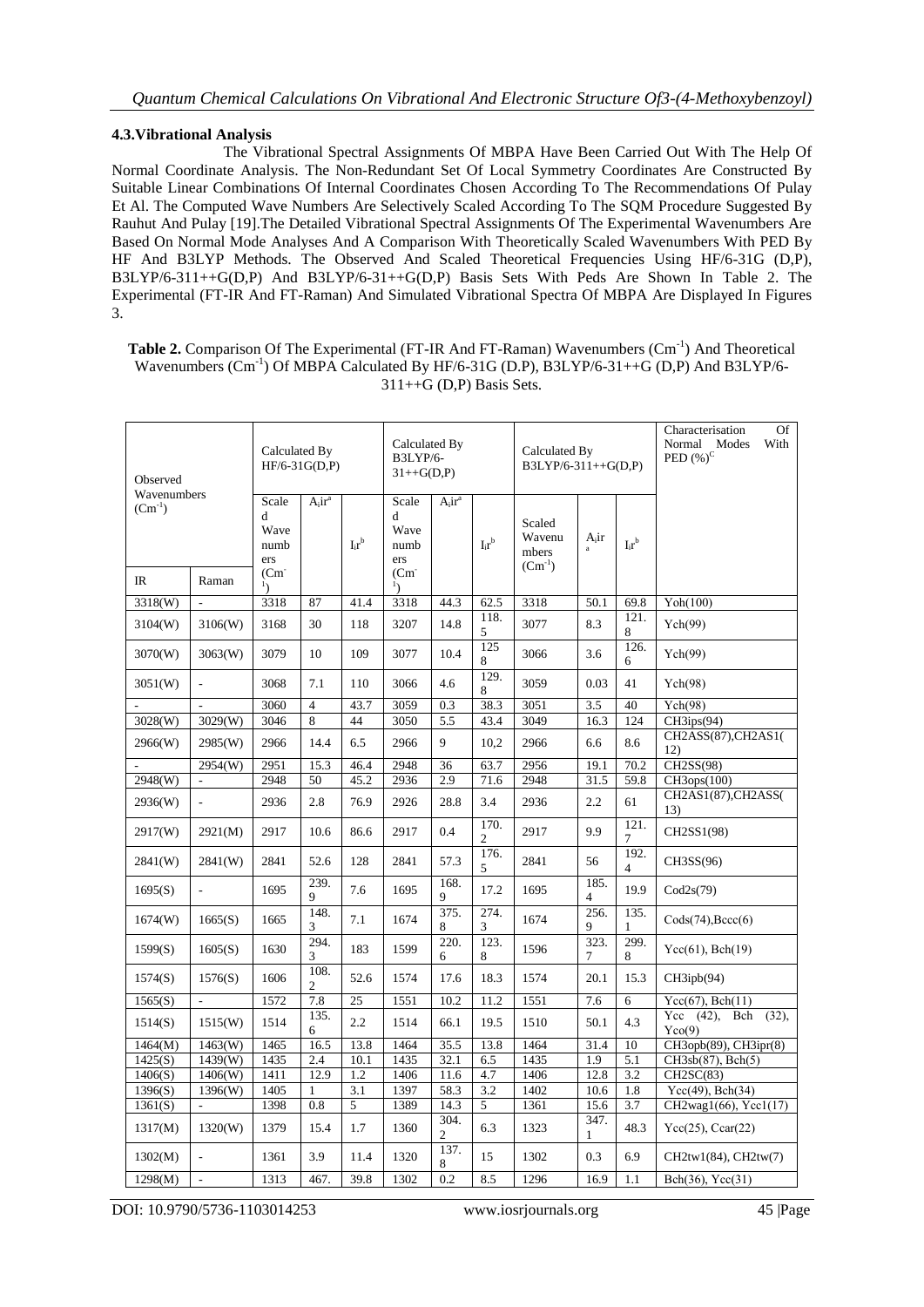| 1266(M)                     | 1269(W)                  | 1302 | $7\phantom{.0}$<br>6.8 | 15.3             | 1288 | 19                | 11.5             | 1272             | 87.7                   | 18.2            | Bch (44), Ycc (28)                     |  |
|-----------------------------|--------------------------|------|------------------------|------------------|------|-------------------|------------------|------------------|------------------------|-----------------|----------------------------------------|--|
| 1246(S)                     | 1245(S)                  | 1285 | 172.<br>7              | 38               | 1246 | 121.<br>5         | 13.5             | 1247             | 149.<br>9              | 10.7            | $Yco(41)$ , $Ycc(28)$                  |  |
| 1240(W)                     | $\overline{\phantom{a}}$ | 1247 | 428.<br>$\overline{4}$ | 3.4              | 1220 | 396               | 6.2              | 1242             | 190.<br>6              | 2.7             | $CH2sc1(73)$ , Bhoc $(10)$             |  |
| 1220(S)                     | 1220(M)                  | 1214 | 35.2                   | 22.6             | 1217 | 45.5              | 0.1              | 1220             | 317.                   | $\!\!\!\!\!8.8$ | Bhoc(58), CH2sc1(15)                   |  |
| 1189(S)                     | 1190(M)                  | 1197 | 24.4                   | 7.7              | 1211 | 1.3               | 2.7              | 1181             | 1<br>11.5              | 13.4            | CH2wag(53), Ycc1(8)                    |  |
| 1173(S)                     | 1181(M)                  | 1189 | 2.7                    | 8.3              | 1181 | 10.8              | 6.1              | 1173             | 0.4                    | 2.9             | CH3ipr(72), Ycc(8)                     |  |
| 1161(M)                     | $\overline{\phantom{a}}$ | 1150 | 0.5                    | 6.6              | 1173 | 5.9               | 4.7              | 1159             | 189.<br>$\overline{2}$ | 39.3            | $Bch(59)$ , Ycc $(15)$                 |  |
| 1112(M)                     | 1115(W)                  | 1115 | $\overline{3}$         | 2.5              | 1115 | $\boldsymbol{0}$  | 0.7              | 1115             | 0.9                    | 3.2             | CH3opr(96)                             |  |
| 1109(M)                     |                          | 1098 | 90.5                   | 12               | 1100 | 81.3              | 8.8              | 1109             | 6.6                    | 0.7             | Bch(63), Ycc(26)                       |  |
| 1064(M)                     | 1065(W)                  | 1051 | 21.2                   | 1.8              | 1064 | 3.8               | 4.1              | 1065             | 79.5                   | 18.7            | $Ycc(32)$ , $Yco2(28)$                 |  |
| 1058(W)                     | $\overline{\phantom{a}}$ | 1026 | 113.<br>3              | 1.3              | 1052 | 18.3              | 1.1              | 1057             | 0.2                    | 0.8             | CH2tw(53),<br>CH2tw1(18)               |  |
| 1027(S)                     | 1025(W)                  | 1020 | 4.6                    | 10               | 1027 | 144.<br>5         | 3.6              | 1025             | 98.9                   | 1.1             | $Ycc1(38)$ , $Yco2(28)$                |  |
| 1007(W)                     | 1007(W)                  | 992  | $\overline{2}$         | 2.8              | 1007 | 76.5              | 1                | 1007             | 86.8                   | 1.5             | Ycol(73), Ycc(11)                      |  |
| 999(M)                      | $\overline{\phantom{a}}$ | 980  | 145.<br>7              | 14.9             | 992  | $\overline{0}$    | 1.2              | 1004             | 0.4                    | 1.6             | Bring $1(46)$ , Ycc $(34)$             |  |
| 992(M)                      | 994(W)                   | 963  | 198.<br>5              | 1.5              | 983  | 0.1               | 0.8              | 992              | 0.7                    | $\overline{c}$  | CH2ro1(35),CH2ro(21)                   |  |
| 968(M)                      |                          | 959  | 0.5                    | 0.1              | 966  | 15.7              | 3.8              | 958              | 0.8                    | 0.04            | $\Gamma$ ch(91), $\Gamma$ ring1(13)    |  |
|                             | 955(W)                   | 940  | $\mathbf{0}$           | 0.6              | 960  | 0.4               | 0.2              | 953              | 39.7                   | 3.7             | $Ycc1(38)$ , $Bccc(20)$                |  |
| 937(S)                      | 942(W)                   | 925  | 10.1                   | 1.5              | 933  | $\boldsymbol{0}$  | 0.1              | 937              | $\overline{0}$         | $\mathbf{0}$    | $\Gamma$ ch(84), $\Gamma$ ring1(13)    |  |
| 854(W)                      | 855(W)                   | 849  | 28.9                   | 19.7             | 854  | 37.5              | 26.5             | 855              | 21.2                   | 28.7            | Ycc1(50), CCSC1(13)                    |  |
| 833(S)                      | 831(W)                   | 833  | 18.6                   | 0.5              | 832  | 50.5              | 0.4              | 833              | 44.3                   | 0.1             | $\Gamma$ CH(60), $\Gamma$ co(18).      |  |
|                             | 808(M)                   | 804  | 10                     | 2.7              | 809  | 9.8               | 36.5             | 805              | 10.1                   | 31.3            | $Ycc(30)$ , Bring1(22)                 |  |
| 804(M)                      | $\Box$                   | 803  | 62.1                   | 2,5              | 804  | 0.2               | 0.8              | 804              | 0.2                    | 0.1             | $\Gamma$ CH(99)                        |  |
|                             | $\sim$                   | 794  | 30.4                   | 10.4             | 765  | 16                | 0.1              | 772              | 19.9                   | 0.3             | $CH2ro(24)$ , CH <sub>2ro</sub> $(24)$ |  |
| 735(W)                      | 735(W)                   | 725  | 49.5                   | 2.6              | 738  | 3.9               | 0.1              | 737              | 5                      | 0.5             | Ycc1(27)                               |  |
| $\overline{721(W)}$         | 722(W)                   | 722  | 5.4                    | 0.6              | 722  | 1.4               | 0.5              | 721              | 3.4                    | 0.4             | $\Gamma$ Ring1(60)                     |  |
| 634(W)                      | 635(S)                   | 627  | 17                     | 1.1              | 633  | $\overline{4}$    | 8.1              | 635              | 2.6                    | 7.1             | Bring1(82)                             |  |
| 613(M)                      | 614(W)                   | 601  | $\mathbf{1}$           | 7.6              | 614  | $25.\overline{9}$ | 3                | $61\overline{2}$ | 21.8                   | 2.5             | Bcoo(39)                               |  |
| 577(M)                      | $\overline{\phantom{a}}$ | 574  | 57.7                   | 1.3              | 576  | 52.7              | 1.3              | 578              | 39.2                   | 0.4             | Boc(26)                                |  |
| 553(S)                      | $\overline{a}$           | 553  | 24.6                   | 0.1              | 554  | 22.7              | 0.1              | 553              | 19.6                   | 0.1             | Tccar(23)                              |  |
| 521(S)                      | $\overline{a}$           | 521  | 3.4                    | 0.6              | 521  | 29.2              | 0.9              | 521              | 34.3                   | 0.7             | Tcc(40),Toh(30)                        |  |
| 503(W)                      | 515(W)                   | 516  | $\overline{7}$         | $\mathfrak{2}$   | 515  | 0.1               | 0.4              | 515              | 6.4                    | 2.2             | Bccc(29)                               |  |
| 484(W)                      | $\sim$                   | 483  | 0.8                    | $\overline{0.7}$ | 484  | 1.5               | 0.8              | 484              | 1.41                   | 0.5             | Triangle(30)                           |  |
| 464(W)                      |                          | 460  | 3.4                    | 1.2              | 455  | 3.5               | 4.4              | 458              | 5.6                    | 3.7             | B <sub>coc</sub> (33)                  |  |
|                             | 417(W)                   | 419  | 1.9                    | 0.1              | 417  | 66.4              | 1.7              | 417              | 72.2                   | 0.7             | Toh(46)                                |  |
| $\overline{\phantom{a}}$    | $\overline{\phantom{a}}$ | 417  | 121.<br>4              | 1.7              | 411  | $\overline{0}$    | $\boldsymbol{0}$ | 409              | 0.4                    | 0.02            | Triangle(78)                           |  |
| $\overline{\phantom{a}}$    | $\overline{\phantom{a}}$ | 377  | $\overline{3.6}$       | 0.3              | 379  | 3                 | 1.5              | 377              | 3.6                    | 2.2             | B <sub>coc</sub> (32)                  |  |
|                             | 332(W)                   | 321  | 2.2                    | 2                | 331  | 2.2               | 1.8              | 325              | 1.7                    | 1.8             | Bccar(23)                              |  |
| $\blacksquare$              | 295(S)                   | 294  | 1.1                    | 2.2              | 291  | 1.4               | 1.3              | 295              | 1.4                    | 0.8             | Bring $1(34)$ , Tch $3(22)$            |  |
| $\mathcal{L}_{\mathcal{A}}$ | 239(W)                   | 241  | 0.5                    | 0.4              | 238  | 0.1               | 1.5              | 238              | 0.5                    | 0.4             | $\overline{CCSC2(21)}$ , Bco(20)       |  |
| $\mathcal{L}$               | $\sim$                   | 226  | $\overline{0}$         | 0.5              | 226  | $\overline{0}$    | 1.3              | 229              | $\overline{0}$         | 1.7             | Tch3(65)                               |  |
| $\mathbf{r}$                | $\mathbb{Z}^+$           | 210  | 7.7                    | 3.1              | 201  | 2.3               | $\overline{4}$   | 207              | 7.1                    | $\overline{4}$  | $CCSC1(21)$ , $Ycc1(19)$               |  |
| $\overline{\phantom{a}}$    | 165(W)                   | 161  | 22.6                   | 0.4              | 167  | 24.8              | 0.3              | 162              | 18.4                   | $\mathbf{1}$    | Bco(26), CCSC2(24)                     |  |
| $\sim$                      | 129(W)                   | 129  | 1.7                    | 1                | 129  | 2.8               | 0.4              | 129              | 3.9                    | 0.4             | Tco(53)                                |  |
| $\blacksquare$              | 84(Vs)                   | 86   | 0.2                    | $\mathbf{0}$     | 87   | 0.6               | 0.5              | 84               | 0.2                    | 0.7             | $Triangle(24)$ , $Tcc(24)$             |  |
| $\sim$                      | $\mathcal{L}$            | 84   | 16.5                   | 0.1              | 77   | $\overline{0}$    | 0.6              | 65               | 7.3                    | 0.2             | Tcc(34)                                |  |
| $\overline{\phantom{a}}$    | $\overline{\phantom{a}}$ | 71   | $\overline{0}$         | 0.9              | 64   | 5.4               | 0.4              | 61               | 3.5                    | 0.7             | CCSC1(30)                              |  |
| $\sim$                      | $\mathcal{L}$            | 66   | 4.1                    | 0.5              | 55   | 3.8               | 0.7              | 42               | 1.8                    | 0.5             | $\overline{\text{Tch21}}(33)$          |  |
| $\sim$                      | $\sim$                   | 31   | 6.4                    | 1.1              | 28   | 1.3               | 2.7              | 26               | $\overline{0}$         | 1.6             | Tch23(23)                              |  |
| $\sim$                      | $\omega$                 | 24   | 4.9                    | 2                | 1    | $\mathbf{0}$      | 0.4              | 8                | 11.8                   | 0.5             | Tch22(45)                              |  |

Vs –Very Strong ; S – Strong; M- Medium; W – Weak; AS- Asymmetric; SS – Symmetric; Υ – Stretching; Β – In-Plane Bending; Γ – Out-Of- Plane Bending; Τ – Torsion; Sc – Scissoring; Ro – Rocking; Wag – Wagging; Tw – Twisting; Sb – Symmetric Bending; Ips – In-Plane Stretching; Ops – Out-Of-Plane Stretching; Ipb – In-Plane Bending; Opb – Out-Of-Plane Bending; Ipr – In-Plane Rocking; Opr – Out-Of-Plane Rocking; A calculated IR Intensities.

<sup>B</sup>raman Activity.<br><sup>C</sup>only PED Values Greater Than 10% Are Given.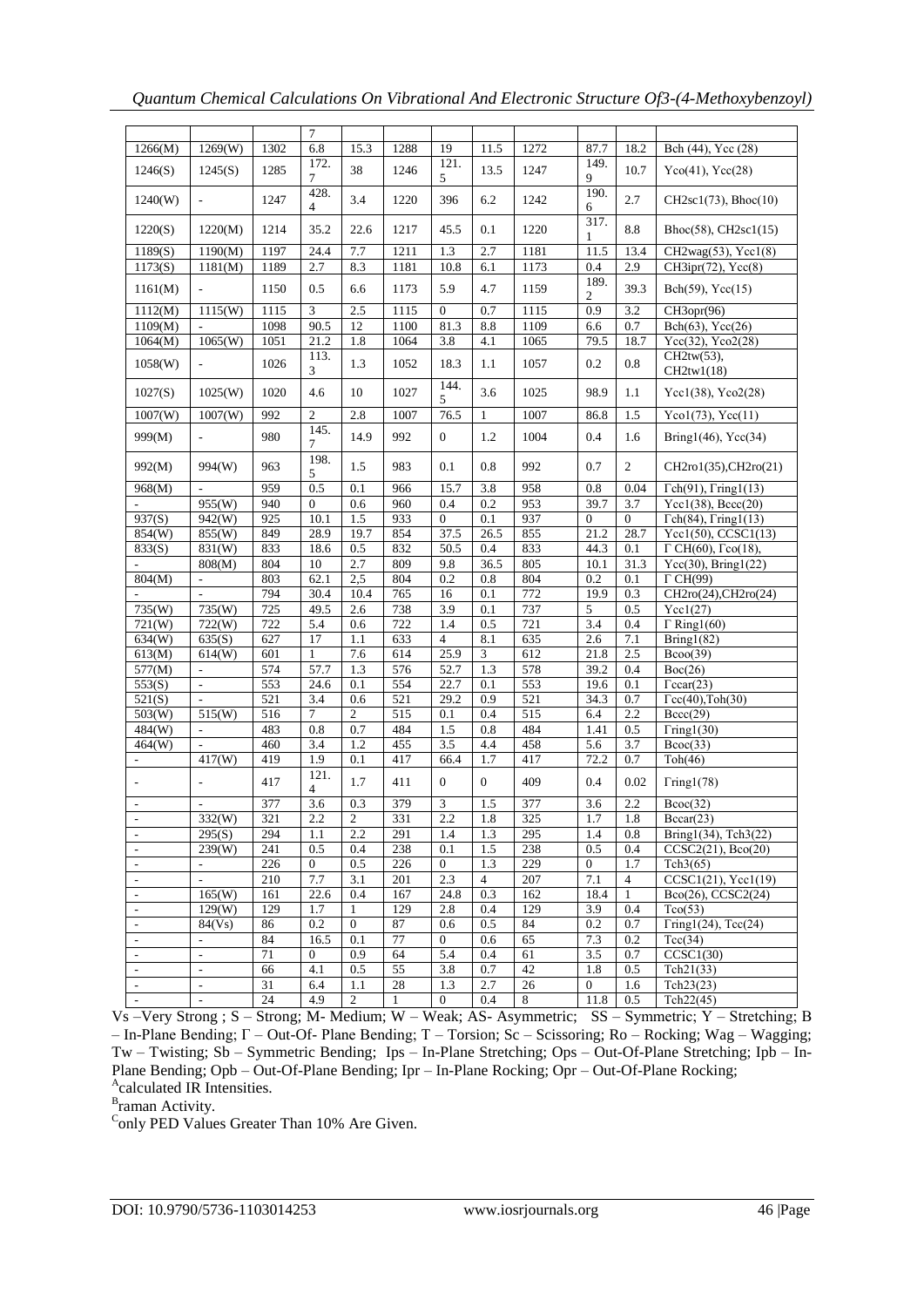

**Fig.3** Experimental (A), Simulated (B), (C) And (D) Infrared Spectra Raman Spectra Of MBPA At HF/6- 31G(D,P), B3LYP/6-31++G(D,P) And B3LYP/6-311++G(D,P) Levels.

# **4.3.1. C-H Vibrations**

In The Hetero Aromatic Compounds, The C-H Stretching Vibrations Normally Occur At 3100-3000 Cm<sup>-1</sup> [20]. In This Region, These Vibrations Are Not Found To Be Affected By The Nature And Position Of The Substituent [21]. In MBPA, The FT-IR Bands At 3104, 3070 And 3051 Cm<sup>-1</sup> And The FT-Raman Bands At 3106 And 3063cm-1 Have Been Assigned To C-H Stretching Vibrations. Most Of The C-H Stretching Modes Are Found To Be Weak Which Is Due To The Charge Transfer From The Hydrogen Atoms To The Carbon Atoms. The C-H Stretching Vibrations Are Calculated At 3168, 3079, 3068 And 3060cm<sup>-1</sup>by HF/6-31 G(D,P) Method And At 3207, 3077, 3066 And 3059cm<sup>-1</sup> By B3LYP/6-31++G (D,P) Method And At 3077, 3066, 3059 And 3051cm<sup>-1</sup>by B3LYP/6-311++G (D,P) Method. The C-H In-Plane Bending Vibrations Usually Occur In The Region 1300-1000 Cm-1 And These Vibrations Are Very Useful For Characterization Purposes [22]. The C-H Out-Of-Plane Bending Frequencies Appear In The Range Of 750-1000 Cm<sup>-1</sup>[23]. The C-H In-Plane Vibrations Are Computed Theoretically At 1313, 1302, 1150, 1098 And 1302, 1288, 1173, 1100cm<sup>-1</sup>and 1296, 1272, 1159, 1109cm<sup>-1</sup>by HF/6-31G(D,P), B3LYP/6-31++G(D,P) And B3LYP/6-311++G (D,P) Methods Respectively. Medium Peaks At 1298, 1266, 1161 And  $1109cm^{-1}$  In The FT-IR And At 1269 Cm<sup>-1</sup> In The FT-Raman Spectrum Of MBPA Occur Due To C-H In-Plane Bending Vibrations. The Calculated Values For C-H Out-Of-Plane Bending Vibrations Are At 959, 925, 833, 803cm<sup>-1</sup> By HF/6-31G (D,P) And At 966, 933, 832, 804cm<sup>-1</sup> By B3LYP/6-31++G(D,P) And At 958, 937, 833, 804cm-1 By B3LYP/6-311++G(D,P) Method. The C-H Out-Of Plane Bending Vibrations Observed In FT-IR At 968,937,833 And 804 Cm<sup>-1</sup>and In FT-Raman At 942 And 831cm-1 are In Agreement With The Theoretical Values.

# **4.3.2. C-C Vibrations**

The Ring Carbon-Carbon Stretching Vibrations Occur In The Region  $1305 \pm 25 - 1590 \pm 40$ cm<sup>-1</sup>[24, 21]. The C-C Stretching Vibrations Of MBPA Are Observed At 1599, 1565, 1514, 1396, 1317 And 1064cm<sup>-1</sup> In The FT-IR Spectrum And At 1605,1515, 1396,1320 And 1065cm<sup>-1</sup> In The FT Raman Spectrum. The Computed Wavenumber For C-C Vibrations Are Found At1630, 1572, 1514, 1405, 1379, 1051cm<sup>-1</sup> By HF/6-31G(D,P) Method, 1599, 1551, 1514, 1397, 1360, 1064cm<sup>-1</sup> By B3LYP/6-31++G(D, P) Method And At1596,1551,1510,1402, 1323, 1065 Cm<sup>-1</sup> Byb3lyp/6-311++G(D, P) Method. The Observed Values Are In Good Correlation With The Calculated Values. For Di-Substituted Benzenes, The Bands Due To The In-Plane Ring Deformation Vibration And Out-Of-Plane Ring Deformation Vibration Occur In The Region 620±15–  $270\pm115$ cm<sup>-1</sup> And  $700\pm25 - 395\pm15$ cm<sup>-1</sup> Respectively[24, 25]. The In-Plane Ring Deformation Vibrations Of MBPA Are Observed At 999 And 634cm<sup>-1</sup> In The FTIR And At 635 And 295 Cm<sup>-1</sup> In The FT-Raman Spectrum. The Out-Of-Plane Ring Deformation Vibrations Appear At 721 And 484cm<sup>-1</sup> As Strong To Medium Band In The FT-IR Spectrum And At 722cm<sup>-1</sup> In The Raman Spectrum. The Calculated C-C-C In-Plane Bending Vibrations Are Found At 980, 627, 294cm<sup>-1</sup> By HF/6-31G(D,P) And At 992, 633, 291cm<sup>-1</sup>by B3LYP/6- $31++G(D,P)$  And At 1004,635, 295cm<sup>-1</sup>B3LYP/6-311++G(D, P) Method. The C-C-C Out-Of-Plane Bending Vibrations Are Theoretically Computed At 722, 483,  $417 \text{cm}^{-1}$  By HF/6-31G(D,P) And At 722, 484, 411cm  $1$ byb3lyp/6-31++G(D, P) And At 721, 484,409cm<sup>-1</sup> By B3LYP/6-311++G(D, P) Method.

# **4.3.3. Methoxy Group Vibrations**

For O-CH<sup>3</sup> Compound, The C-H Asymmetric And Symmetric Stretching Vibrations Appear In The Range 3100 – 2900 Cm<sup>-1</sup> And 2900 – 2800 Cm<sup>-1</sup> Respectively[26,27]. The CH<sub>3</sub> Asymmetric Stretching Vibrations Appear As Weak Bands In The FT IR Spectrum At 3028 And 2948cm-1 And In The Raman Spectrum At 3029cm<sup>-1</sup>. The Symmetric CH<sub>3</sub>stretching Vibration Is Observed As A Weak Band In The IR Spectrum At 2841cm<sup>-1</sup> and The Raman Band At 2841cm<sup>-1</sup> For The Title Molecule. The Theoretically Computed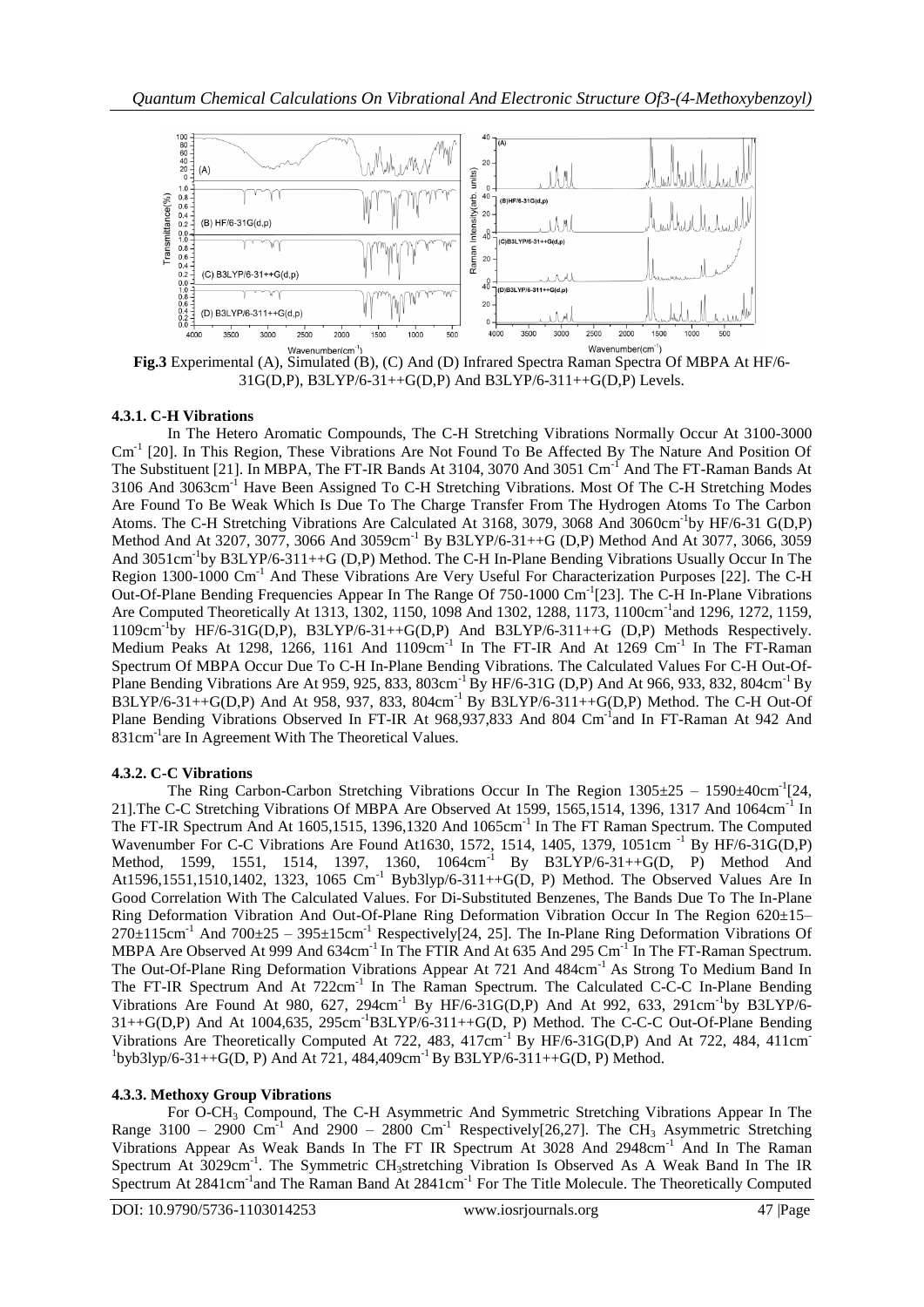$CH_3$  Asymmetric And Symmetric Stretching Vibrations Assigned At 3046, 2948 And 2841cm<sup>-1</sup> By HF/6-31G(D,P) And At 3050,2936 And 2841cm-1 by B3LYP/6-31++G(D,P) And The Bands At 3049, 2948 And 2841cm-1 By B3LYP/6-311++G(D,P) Method Show Excellent Agreement With The Experimental Values. The Asymmetric And Symmetric Bending Vibrations Of CH<sup>3</sup> Group Usually Appear In The Range Of 1550-1410 Cm<sup>-1</sup> For Methyl Substituted Benzenes [28]. In The Title Compound, Strong And Medium Intensity Bands Appeared At 1574  $\text{Cm}^{-1}$  And 1464  $\text{Cm}^{-1}$  In The FT-IR Are Assigned To  $\text{CH}_3$  Asymmetric Deformation Vibration. In The Raman Spectrum, The Bands Are Observed At  $1576 \text{ cm}^{-1}$  And  $1463 \text{ cm}^{-1}$ . The Theoretically Calculated Values Are At  $1606$ ,  $1465cm^{-1}$  By HF/6-31G(D,P) And At 1574,  $1464cm^{-1}$  By Both B3LYP/6-311++G(D,P) And The B3LYP/6-31++G(D,P) Methods Coincide Very Well With The Experimental Values. The CH<sub>3</sub> Symmetric Deformations Are Observed At 1425 Cm<sup>-1</sup> In FT-IR And At 1439 Cm<sup>-1</sup> In The Raman Spectrum. The HF/6-31G(D,P), B3LYP/6-31++G(D,P) And B3LYP/6-311++G(D,P) Calculations Give Symmetric CH<sub>3</sub> Deformations At 1435cm<sup>-1</sup>for The Title Compound. The Rocking Vibrations Of The CH<sub>3</sub> Group Have Been Calculated At 1189, 1115  $\text{Cm}^{-1}$  By HF/6-31G(D,P) And At 1181, 1115cm<sup>-1</sup>B3LYP/6- $31++G(D,P)$  And At  $1173,1115cm^{-1}$  By  $B3LYP/6-311+G(D,P)$  Method, Which Also Show Good Agreement With The FT-IR And Raman Recorded Values At 1173  $\text{Cm}^{-1}$ , 1112 $\text{cm}^{-1}$  And 1181  $\text{Cm}^{-1}$ , 1115  $\text{Cm}^{-1}$  for MBPA Respectively. The O-CH<sub>3</sub> Stretching Mode Is Normally Assigned In The Region 1000-1100 Cm<sup>-1</sup> [29-31] For Anisole And Its Derivatives. In MBPA, A Weak Band Is Found At 1007 Cm<sup>-1</sup> For O-CH<sub>3</sub> Stretching Vibration In The FT-IR And Raman Spectra. The Theoretically Computed Value At 992cm<sup>-1</sup>by HF/6-31G(D,P) And At 1007cm-1 By Both B3LYP/6-31++G(D,P), B3LYP/6-311++G(D,P) Methods For O-CH<sup>3</sup> Stretching Coincides With The Experimental Values. Raman Rao Et Al. [32] Have Proposed Assignment For C-O-CH<sub>3</sub> Mode In The Region 300-670 Cm<sup>-1</sup>. In Accordance With The Above A Band Is Assigned To The Theoretically Calculated Value By HF/6-31G(D,P) At  $460 \text{cm}^{-1}$  And By B3LYP/6-31++G(D,P) At  $455 \text{cm}^{-1}$  And By B3LYP/6- $311++G(D,P)$  At  $458cm^{-1}$  As C-O-CH<sub>3</sub> Bending Mode, Which Exactly Coincides With The  $464$  Cm<sup>-1</sup> Band Observed In The FT-IR Spectrum. A Strong Band Is Observed In The Region 1300-1200 Cm<sup>-1</sup> Due To C-O Stretching Vibrations [33]. In The Title Compound, A Strong Band Assigned At 1246 Cm<sup>-1</sup> And 1245 Cm<sup>-1</sup> In The FT-IR And Raman Spectra For C-O Stretching Vibrations. The Theoretical Value Of C-O Stretching Vibration Is Calculated At 1285cm-1 By HF/6-31G(D,P) And At 1246cm-1 By B3LYP/6-31++G(D,P) And At 1247cm<sup>-1</sup> By B3LYP/6-311++G(D,P) Method. The C-O In Plane Bending Vibration Is Found At 165 Cm<sup>-1</sup> In The Raman Spectrum And These Assignments Are Also Supported By The Literature [34]. The Torsion Mode Of The O-CH<sub>3</sub> Group Was Observed For Anisole At 100 Cm<sup>-1</sup>. The Computed Value Predicted By The HF/6-31G (D,P), B3LYP/6-31++G(D,P) And B3LYP/6-311++G(D,P) Methods Is 129 Cm-1 And It Correlates With The Experimental Observation For The O-CH<sub>3</sub> Torsion Mode For MBPA.

# **4.3.4. Methylene Group Vibrations**

The CH<sup>2</sup> Group Frequencies, Basically Six Fundamentals Can Be Associated, Namely With Symmetric, Asymmetric, Scissoring, Rocking, Wagging And Twisting Vibrations. The Methylene Asymmetric Stretching Is Found At  $2980\pm45$  Cm<sup>-1</sup> And The Symmetric Stretching At  $2920\pm45$  Cm<sup>-1</sup>. In The MBPA Molecule, The Computed Wavenumbers At 2966, 2951cm<sup>-1</sup> By HF/6-31G(D,P) Method And At 2966, 2948  $\text{Cm}^{-1}$  By B3LYP/6-31++G(D, P) Method And At 2966, 2956cm<sup>-1</sup> By B3LYP/6-311++G(D,P) Method Are Assigned To CH<sub>2</sub>(1)Asymmetric And Symmetric Stretching Vibrations. In The Present Work, The Strong Band Observed At 2966 Cm<sup>-1</sup> In The FT-IR And A Medium Band Observed At 2985 Cm<sup>-1</sup> In The FT-Raman Of MBPA Are Assigned To The CH<sub>2</sub> Asymmetric Modes Of Vibrations. Similarly, The Band At 2954cm<sup>-1</sup>in The FT-Raman Of MBPA Is Assigned To The Symmetric Stretching Modes Of Vibrations. The Methylene(COOH) Asymmetric Stretching Is Found At  $2950 \pm 30$  Cm<sup>-1</sup> And The Symmetric Stretching At  $2885 \pm 45$  Cm<sup>-1</sup> [24, 35]. The Bands At 2936 $cm^{-1}$ and 2917 $cm^{-1}$ are Assigned To CH<sub>2</sub>(2) Asymmetric And Symmetric Vibrations In The FT-IR Spectrum And The Band At 2921cm<sup>-1</sup>is Assigned To Symmetric Vibration In Raman, Which Are In Good Agreement With The Calculated Values At 2936cm<sup>-1</sup>and 2917cm<sup>-1</sup> By HF/6-31G(D,P) And B3LYP/6- $311++G(D,P)$  Methods And At 2926 And 2917cm<sup>-1</sup> By B3LYP/6-31++G(D,P) Method. The Methylene Deformation Of–CH<sub>2</sub>CH<sub>2</sub>OH Compounds Absorbs In The Region  $1435 \pm 25$ cm<sup>-1</sup> With Moderate Intensity [36]. In The MBPA Molecule, The  $\Delta$ ch<sub>2</sub> Vibration Is Observed At 1406 Cm<sup>-1</sup> As Strong Band In The FT-IR And At 1406cm-1 As Weak Band In The FT-Raman Spectrum, Which Agrees Well With The Computed Wavenumbers At  $1411 \text{cm}^{-1}$  By HF/6-31G(D,P) And At  $1406 \text{cm}^{-1}$  By The B3LYP/6-31++G(D, P) And B3LYP/6-311++G(D,P) Methods. The Methylene And Methylene (COOH) Wags Absorb With A Weak To Moderate Intensity In The Region  $1260 \pm 90$  Cm<sup>-1</sup> And  $1360 \pm 30$ cm<sup>-1</sup> [37,38]. For The MBPA Molecule, The Wagging Vibrational Band Of CH<sub>2</sub> Mode Is Observed At 1189cm<sup>-1</sup> As Strong Band In The FT-IR And At 1190 Cm<sup>-1</sup> As Medium Band In The FT-Raman. The Theoretically Computed  $CH_2$  Wagging Vibration At 1197cm<sup>-1</sup> By HF/6-31G(D,P) And At  $1211cm^{-1}$  By B3LYP/6-31++G(D,P) Method And At  $1181$  Cm<sup>-1</sup> By B3LYP/6-311++G (D,P) Level Which Shows Good Agreement With The Experimental Observation. Similarly, CH<sub>2</sub> (COOH) Wagging Vibration Is Observed At 1361cm-1 as Strong Band In FT-IR, Which Shows Good Agreement With The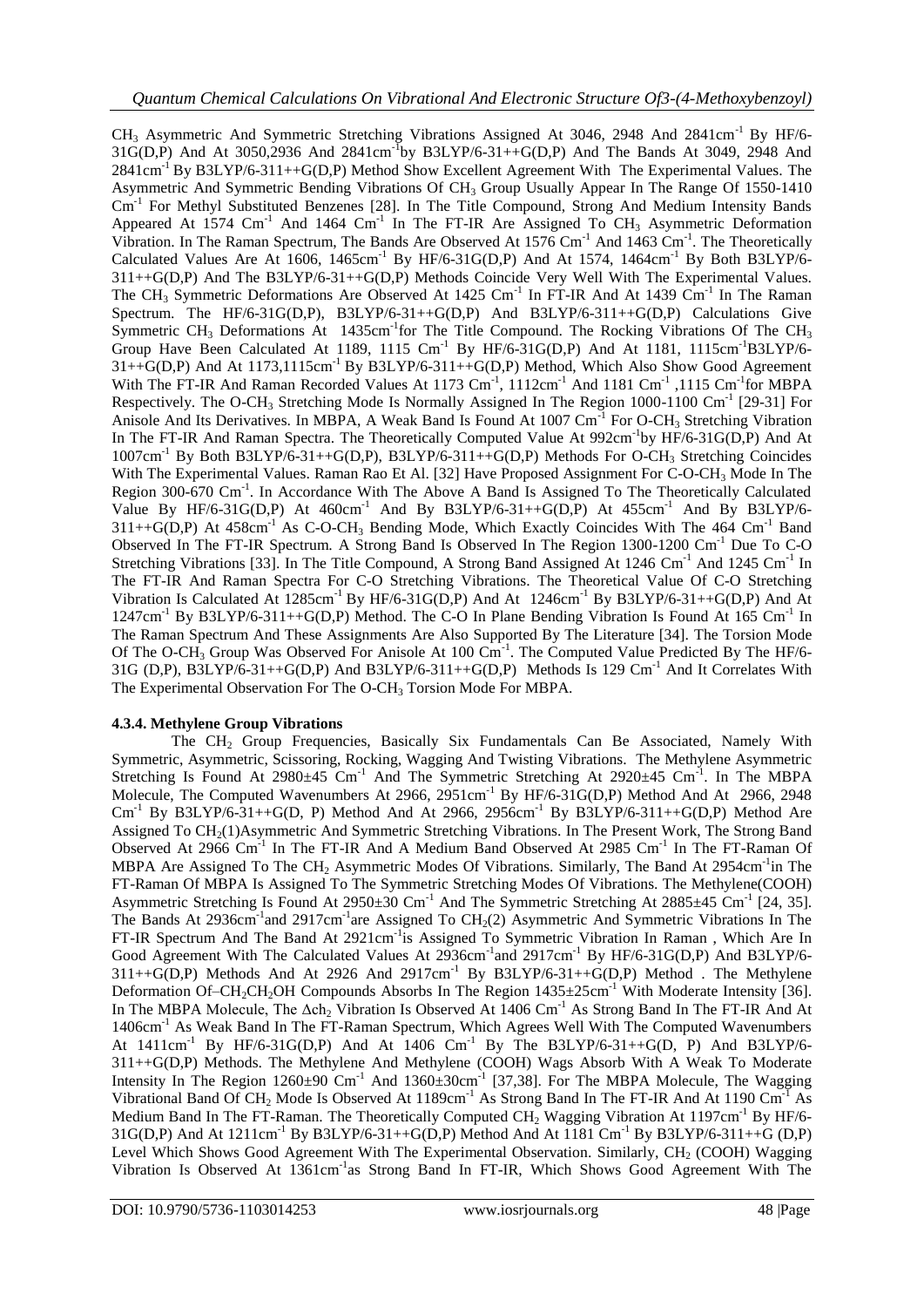Computed Value At  $1398 \text{cm}^{-1}$  By HF/6-31G(D,P) And At  $1389 \text{cm}^{-1}$  By B3LYP/6-31++G(D,P) And At  $1361 \text{cm}^{-1}$ <sup>1</sup> By B3LYP/6-311++G(D,P) Method. The Weak To Moderate Bands At  $1210\pm80$  Cm<sup>-1</sup>and  $1240\pm60$  Cm<sup>-1</sup> <sup>1</sup>areassigned To The Methylene And Methylene (COOH) Twist Modes. The Twisting Vibrations Of MBPA Are Observed At 1302cm<sup>-1</sup>and 1058cm<sup>-1</sup>as Medium Bands In The FT-IR Spectrum. The Computed Wavenumbers For The Twisting Modes Are Assigned At 1361, 1026cm<sup>-1</sup> By HF/6-31G (D,P) And At 1320,  $1052cm^{-1}$  By B3LYP/6-31++G (D, P) And At  $1302,1057cm^{-1}$  By B3LYP/6-311++G(D,P) Method. The Methylene Rocking Vibrations Absorb In The Region 820±70 Cm<sup>-1</sup> and 900±60cm<sup>-1</sup> With Band Intensities Varying From Weak To Moderate [24, 39, 40]. The CH<sub>2</sub> (COOH) Rocking Vibration Of MBPA Is Observed At 992  $\text{Cm}^{-1}$  In The FT-IR Spectrum And At 994  $\text{Cm}^{-1}$  In The Raman Spectrum. The Corresponding Calculated Wavenumber Is At  $963 \text{cm}^{-1}$ by HF/6-31G (D,P) And At  $983 \text{cm}^{-1}$  By B3LYP/6-31++G(D,P) And At  $992 \text{cm}^{-1}$ Byb3lyp/6-311++G (D, P) Basis Set.

## **4.3.5. COOH Vibrations**

The Carboxylic Acid O-H Stretching Is Characterized By A Very Broad Band Appearing Near About 3400-3600 Cm<sup>-1</sup>[41]. The O-H Stretching Band Is Observed At 3318 Cm<sup>-1</sup> In The FT-IR Spectrum For The Title Compound. The Band Is Calculated At 3318 Cm-1 By HF/6-31G(D,P), B3LYP/6-31++G(D,P) Andb3lyp/6- 311++G(D,P) Methods. The In Plane O-H Deformation Vibration Usually Appears As Strong Band In The Region 1445-1260 Cm<sup>-1</sup> [42]. The Theoretically Predicted Band At 1214cm<sup>-1</sup>in HF/6-31G(D,P) And At 1220  $\text{Cm}^{-1}$  In B3LYP/6-31++G(D,P)And At 1217cm<sup>-1</sup> In B3LYP/6-311++G(D,P) Method Is Assigned To O-H In Plane Bending Vibration For The Title Molecule And It Is In Good Agreement With The Recorded FT-IR And Raman Spectra At 1220 Cm<sup>-1</sup>. The Out-Of-Plane Vibration Lies In The Range 600-720 Cm<sup>-1</sup>. The Observed Band Is Assigned At 417cm<sup>-1</sup> In The Raman Spectrum To O-H Out-Of-Plane Bending. The Theoretically Calculated Values Are At  $419 \text{cm}^{-1}$  By HF/6-31G(D,P) And At  $417 \text{cm}^{-1}$  By Both Methods B3LYP/6-31++G(D,P), B3LYP/6-311++G(D,P) For O-H Out-Of-Plane Bending.

The Vibrational Analysis Of The Carboxylic Acid Group Is Made On The Basis Of Carbonyl Group And Hydroxyl Group. The C=O Stretch Of Carboxylic Acid Is Identical To The C=O Stretch In Ketones, Which Is Expected In The Region 1740-1660cm<sup>-1</sup>[43].In The Title Molecule, The N<sub>c=O(Carbonyl</sub> Frequency Is Observed At 1674cm<sup>-1</sup>in FT-IR Spectrum And At 1665cm<sup>-1</sup> As Strong Band In FT-Raman Spectrum. The Calculated Stretching Vibration Mode Of The C = O(Carbonyl) Band For MBPA Is At  $1665 \text{cm}^{-1}$  By HF/6-31G (D,P) And At 1674cm<sup>-1</sup> By B3LYP/6-31++G(D,P), B3LYP/6-311++G(D,P) Methods. It Can Also Be Seen From The Observed FT-IR Spectrum That The Stretching Vibration Mode Of The Strongest Band Which Is Assigned To The N<sub>c=O(COOH)</sub> Is 1695 Cm<sup>-1</sup>, The Calculated Value Is 1695 Cm<sup>-1</sup> By HF/6-31G(D,P),B3LYP/6-31++G(D,P) And B3LYP/6-311++G(D,P) Methods. The C=O(Carbonyl) In-Plane-Deformation Can Be Found In The Extensive Region  $550\pm220$ cm<sup>-1</sup> As A Weak To Moderate Absorption[22]. The Band Occurring At  $577$ cm<sup>-1</sup> In The IR Spectrum Is Assigned To The C=O In-Plane Deformation Mode Of MBPA. The Computed Wavenumber For C=O In-Plane Deformation Mode Is At 574cm<sup>-1</sup> By HF/6-31G (D,P) And At 576cm<sup>-1</sup> By B3LYP/6-31++G(D,P) And At  $578cm^{-1}$  By B3LYP/6-311++G(D,P) Method.

#### **4.4. Natural Bond Orbital (NBO) Analysis**

The Natural Bond Orbital(NBO) Calculation Was Performed Using The NBO 3.1 Program Implemented In The Gaussian 03 Package At The DFT/B3LYP/6-311++G(D,P) Level In Order To Understand The Various Second-Order Interactions Between The Filled Orbitals And The Vacant Orbitals, Which Is A Measure Of The Delocalization Or Hyper Conjugation. The Hyperconjugative Interaction Energy Was Deduced From The Second-Order Perturbation Approach[44]. The Individual Orbital Energy, The Energy Gap And The Energetic Stabilization Due To Hyperconjugation Interaction Have Been Computed Using The Second-Order Perturbation Approach Which Can Be Given As,

# $E^{(2)} = \Delta e_{ij} = Q_i F(I,J)^2 / (E_j - E_i)$

Where  $Q_i$  Is The Donor Orbital Occupancy,  $E_i$  And  $E_i$  Are Diagonal Elements (Orbital Energies) And F(I,J) Is The Off Diagonal NBO Fock Matrix Elements.

The Larger The Stabilization Energy Value, The More Intensive Is The Interaction Between The Electron Donors And The Electron Acceptors And The Greater Is The Extent Of Conjugation Of The Whole System. The Possible Intensive Interactions Are Given In Table 3. There Occurs A Strong Intermolecular Hyper-Conjugative Interaction Of C9 – C10 From O14 Of N2 (O14)→Π\* (C9- C10) Which Increases ED(0.39703e) That Weakens The Respective Bondsc9- C10 Leading To Stabilization Of 31.92kcal/Mol And Also The Hyper-Conjugative Interaction Of C1 – O4 From O5 Of N2(O5) $\rightarrow \Pi^*(C1 - 04)$  Which Increases ED(0.19669e) That Weakens The Respective Bonds C1- O4 Leading To The Stabilization Of 41.52kcal/Mol. Then The Hyper-Conjugative Interaction Of C1 – O5 From O4 Of N2 (O4) $\rightarrow \Sigma^*(C1-O5)$  Which Increases ED (0.10089e) That Weakens The Respective Bonds C1 – O5 Leading To The Stabilization Of 33.88kcal/Mol And Also Hyper-Conjugative Interaction Of C2 – C3 From O13 Of N2 (O13) $\rightarrow \Sigma^*(C2-C3)$  Which Increases ED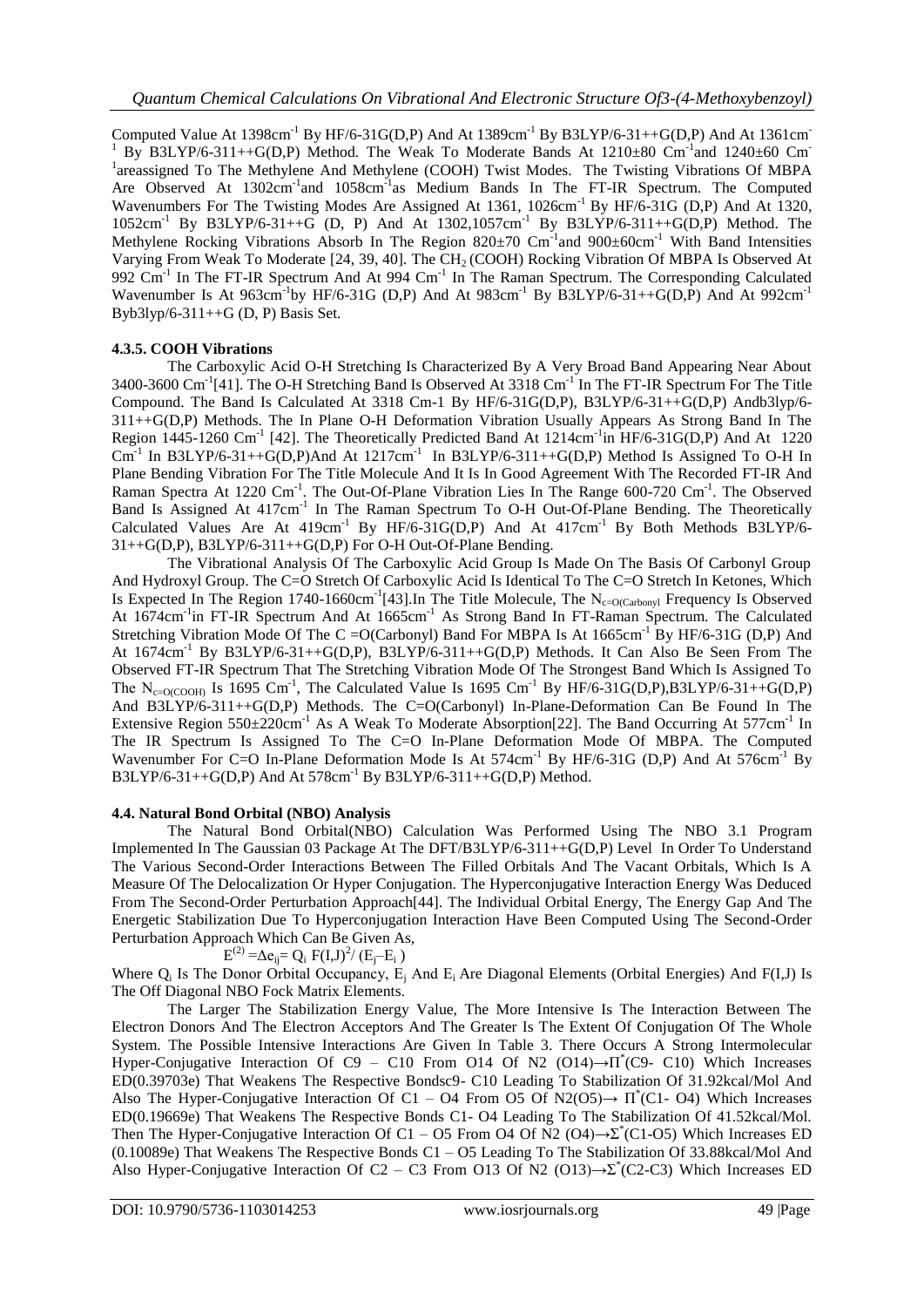(0.05926e) That Weakens The Respective Bonds C2 – C3 Leading To The Stabilization Of 20.85kcal/Mol. The Other Significant Interactions Giving Stronger Stabilization To The Structure Are  $\Pi$ (C7-C8)  $\rightarrow \Pi^*$ (C11-C12),  $\Pi$ (C11-C12)  $\rightarrow \Pi^*$ (C9-C10),  $\Pi$ (C9-C10)  $\rightarrow \Pi^*$ (C7-C8) And  $\Pi$ (C7-C8)  $\rightarrow \Pi^*$ (C6-O13) With Energies 22.85, 22.63, 25.49 And 20.70kcal/Mol Respectively. These Interactions Are Observed As An Increase In Electron Density (ED) In C – C And C – O Antibonding Orbitals That Weaken The Respective Bonds.

| Donor(I)           | ED(I)(E) | Acceptor (J)                   | ED(J)(E) | E(2)(Kj)     | $E(J)$ - $E(I)$ | $F(I,J)$ $(A.U)$ |
|--------------------|----------|--------------------------------|----------|--------------|-----------------|------------------|
|                    |          |                                |          | $Mol^{-1}$ ) | (A.U)           |                  |
| $\Sigma(C3-C6)$    | 1.98072  | $\Sigma^*(C7-C8)$              | 0.02250  | 2.32         | 1.20            | 0.047            |
|                    |          | $\Pi^*(C6-013)$                | 0.15783  | 4.73         | 0.52            | 0.046            |
| $\Sigma$ (O5-H20)  | 1.98536  | $\Sigma^*(C1-O4)$              | 0.01856  | 4.82         | 1.40            | 0.073            |
| $\Sigma$ (C6-C7)   | 1.97691  | $\Sigma^*(C7-C8)$              | 0.02250  | 2.08         | 1.23            | 0.045            |
|                    |          | $\Sigma^*(C8-C9)$              | 0.01321  | 2.31         | 1.24            | 0.048            |
| $\Pi(C6-O13)$      | 1.97506  | $\Pi^*(C7-C8)$                 | 0.37683  | 3.47         | 0.40            | 0.037            |
| $\Sigma$ (C7-C8)   | 1.97305  | $\overline{\Sigma^*(C3-C6)}$   | 0.05926  | 2.04         | 1.07            | 0.042            |
|                    |          | $\Sigma^*(C6-C7)$              | 0.06310  | 2.31         | 1.12            | 0.046            |
|                    |          | $\Sigma^*(C7-C12)$             | 0.02335  | 3.84         | 1.26            | 0.062            |
|                    |          | $\overline{\Sigma^*(C8-C9)}$   | 0.01321  | 2.76         | 1.28            | 0.053            |
| $\Pi$ (C7-C8)      | 1.62941  | $\Pi^*(C6-013)$                | 0.15783  | 20.70        | 0.27            | 0.071            |
|                    |          | $\Pi^*(C9-C10)$                | 0.39203  | 16.88        | 0.27            | 0.060            |
|                    |          | $\Pi^*(C11-C12)$               | 0.29522  | 22.85        | 0.28            | 0.072            |
| $\Sigma$ (C7-C12)  | 1.97449  | $\Sigma^*(C7-C8)$              | 0.02250  | 3.92         | 1.27            | 0.063            |
| $\Sigma(C8-C9)$    | 1.97551  | $\Sigma^*(C6-C7)$              | 0.06310  | 2.71         | 1.13            | 0.050            |
|                    |          | $\Sigma^*(C10-014)$            | 0.02987  | 4.47         | 1.07            | 0.062            |
| $\Sigma(C8-H21)$   | 1.97770  | $\Sigma^*(C7-C12)$             | 0.02335  | 4.64         | 1.08            | 0.063            |
|                    |          | $\Sigma^*(C9-C10)$             | 0.02998  | 3.91         | 1.06            | 0.058            |
| $\Sigma$ (C9-C10)  | 1.97845  | $\Sigma^*(C8-C9)$              | 0.01321  | 3.03         | 1.30            | 0.056            |
|                    |          | $\Sigma^*(C10-C11)$            | 0.02314  | 3.85         | 1.27            | 0.062            |
| $\Pi$ (C9-C10)     | 1.62891  | $\Pi^*(C7-C8)$                 | 0.37683  | 25.49        | 0.30            | 0.078            |
|                    |          | $\Pi^*(C11-C12)$               | 0.29522  | 14.95        | 0.29            | 0.060            |
| $\Sigma$ (C9-H22)  | 1.97685  | $\overline{\Sigma^*(C7-C8)}$   | 0.02250  | 3.70         | 1.10            | 0.057            |
|                    |          | $\Sigma^*(C10-C11)$            | 0.02314  | 3.86         | 1.08            | 0.058            |
| $\Sigma$ (C11-C12) | 1.97661  | $\overline{\Sigma^*(C6-C7)}$   | 0.06310  | 3.14         | 1.14            | 0.054            |
|                    |          | $\Sigma^*(C7-C12)$             | 0.02335  | 3.25         | 1.27            | 0.057            |
|                    |          | $\Sigma^*(C10-C11)$            | 0.02314  | 2.65         | 1.26            | 0.052            |
|                    |          | $\Sigma^*(C10-014)$            | 0.02987  | 3.26         | 1.07            | 0.053            |
| $\Pi$ (C11-C12)    | 1.70568  | $\Pi^*(C7-C8)$                 | 0.37683  | 15.76        | 0.29            | 0.062            |
|                    |          | $\Pi^*(C9-C10)$                | 0.39203  | 22.63        | 0.28            | 0.072            |
| $\Sigma$ (O14-C15) | 1.99301  | $\overline{\Sigma^*(C10-C11)}$ | 0.02314  | 2.69         | 1.38            | 0.055            |
| LP(1)O4            | 1.97950  | $\Sigma^*(C1-C2)$              | 0.06554  | 2.44         | 1.06            | 0.046            |
| LP(2)O4            | 1.84483  | $\Sigma^*(C1-C2)$              | 0.06554  | 18.68        | 0.63            | 0.099            |
|                    |          | $\Sigma^*(C1-05)$              | 0.10089  | 33.88        | 0.60            | 0.129            |
| LP(1)O5            | 1.97726  | $\Sigma^*(C1-C2)$              | 0.06554  | 4.48         | 0.99            | 0.060            |
| LP(2)O5            | 1.83402  | $\Pi^*(C1-O4)$                 | 0.19669  | 41.52        | 0.35            | 0.109            |
| LP(1)O13           | 1.97909  | $\Sigma^*(C6-C7)$              | 0.06310  | 1.40         | 1.11            | 0.036            |
| LP(2)O13           | 1.89285  | $\Sigma^*(C3-C6)$              | 0.05926  | 20.85        | 0.64            | 0.105            |
|                    |          | $\Sigma^*(C6-C7)$              | 0.06310  | 19.07        | 0.69            | 0.104            |
| LP(1)O14           | 1.96347  | $\Sigma^*(C9-C10)$             | 0.02998  | 6.95         | 1.10            | 0.078            |
| LP(2)O14           | 1.82772  | $\Pi^*(C9-C10)$                | 0.39203  | 31.92        | 0.34            | 0.098            |
|                    |          | $\overline{\Sigma^*(C15-H26)}$ | 0.01766  | 5.38         | 0.69            | 0.057            |
|                    |          | $\Sigma^*(C15-H27)$            | 0.01766  | 5.38         | 0.69            | 0.057            |

**Table 3.** Second Order Perturbation Theory Analysis Of Fock Matrix In NBO Basis For MBPA

A<sub>e</sub>(2) Means Energy Of Hyper Conjugative Interactions

<sup>A</sup> Energy Difference Between Donor And Acceptor I And J NBO Orbitals

 $C_f(I,J)$  Is The Fock Matrix Element Between I And J NBO Orbitals

# **4.5. HOMO-LUMO Analysis**

The HOMO And The LUMO Are Very Important Parameters For Chemical Reaction Which Examine The Molecular Orbital For The Title Molecule. The HOMO Is The Orbital That Primarily Acts As An Electron Donor (Highest Occupied MO) And The LUMO Is The Orbital That Acts As The Electron Acceptor(Lowest Unoccupied MO) And The Gap Between HOMO And LUMO Characterizes The Molecular Chemical Stability. The Energy Gap Between The Highest Occupied And The Lowest Unoccupied Molecular Orbital Is A Critical Parameter In Determining The Molecular Electrical Transport Properties Because It Is A Measure Of Electron Conductivity. The HOMO-LUMO Energy Gap Of MBPA Has Been Calculated At The B3LYP/6-311++G (D,P) Level, And It Is 0.17964 A.U. That Reflects The Chemical Activity Of The Molecules. In The Title Molecule, As Shown In Figure 4, The HOMO  $\rightarrow$  LUMO Transition Implies That The HOMO Electrons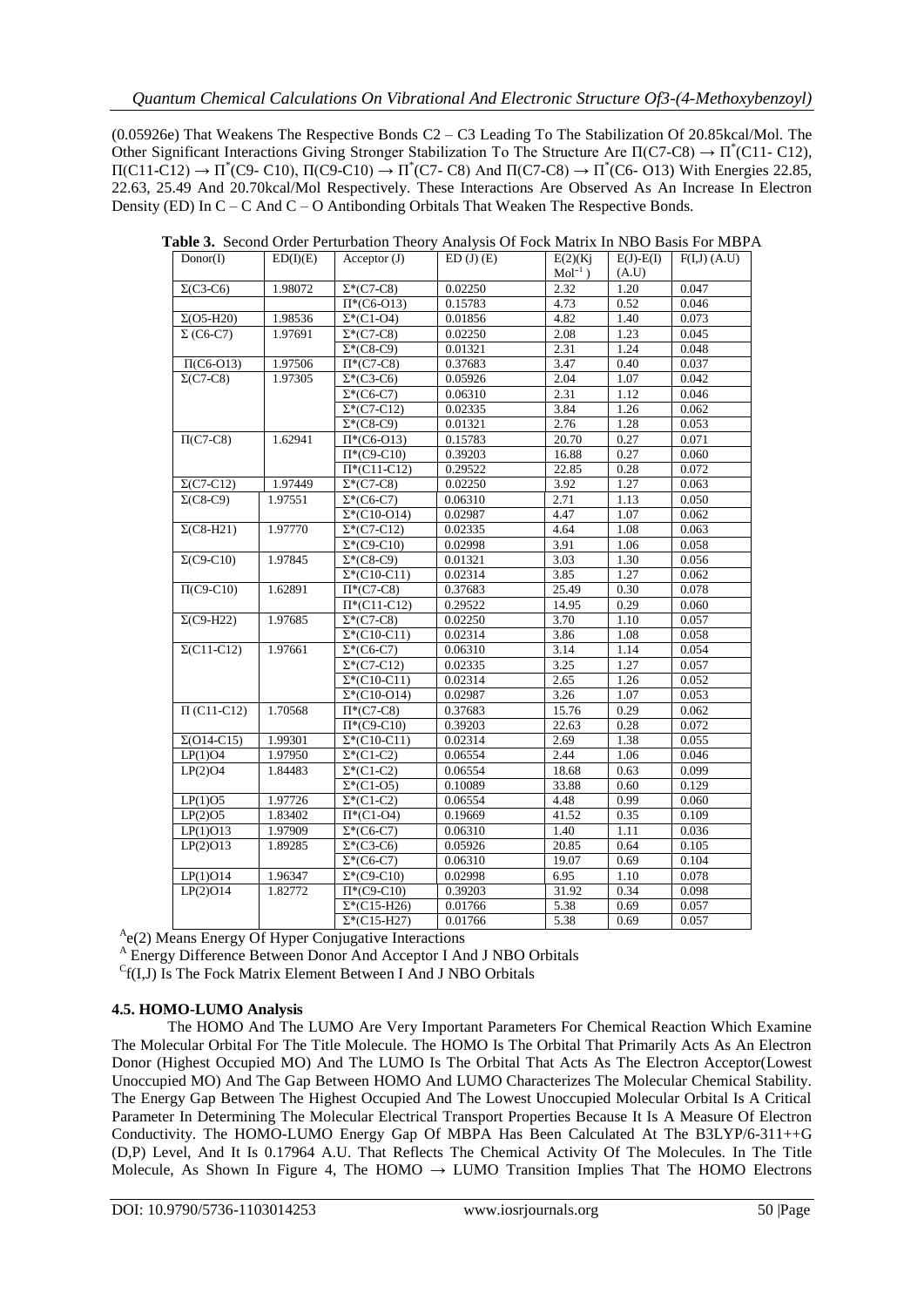Located Over The Benzene Ring Extended With The Methoxy Group To The LUMO Electrons Resides Over The Benzene Ring Extended With The Carbonyl Group.

#### **4.6. Molecular Electrostatic Potential**

The Molecular Electrostatic Potential(MESP) Is Widely Used As A Reactivity Map Displaying The Most Probable Regions For The Electrophilic Attack Of Charged Point-Like Reagents On Organic Molecules[45]. The MEP Is A Plot Of Electrostatic Potential Onto The Constant Electron Density Surface. The Different Values Of The Electrostatic Potential At The Surface Are Represented By Different Colours; Red Represents The Regions Of The Most Negative Electrostatic Potential, Blue Represents The Regions Of The Most Positive Electrostatic Potential And Green Represents The Regions Of Zero Potential. The Regions Of Negative Potential Are Usually With The Lone Pair Of Electronegative Atoms. The MESP Of The Title Compound Is Obtained Based On The B3LYP/6-311++G(D,P) Optimized Result And Shown In Figure 5. As Can Be Seen From The MESP Map Of The Title Compound, While Regions Having The Negative Potential Are Over The Electronegative Atom(Oxygen Atoms), The Regions Having The Positive Potential Are Over The Hydrogen Atoms. The Red Colour Region Is Intensively Projected By O4 Which Is More An Electronegative Atom. The Negative Charge Of The O13 Atom Is Dominated By The Positive Charge Of C6 Atom Resulting In Poor Red Colour(Yellow). The Blue Colour Zone Is Influenced By All The Hydrogen Atoms, Since All The Hydrogen Atoms Have Positive Charge. The MBPA Contains Four Oxygen Atoms, Which Have More Electron Density Holding Capacity. It Is Obvious From Figure 5. That The Region Around Oxygen Atoms Linked With Carbon Through Double Bond Represents The Most Negative Potential Region(Red). The Hydrogen Atoms Attached To The Ends Of The Methyl Group Possess The Maximum Positive Charge. The Predominance Of The Green Region In The Ring Surfaces Corresponds To A Potential Half Way Between The Two Extremes Red And Blue Colour. Thus, The Total Electron Density Surface Mapped With Electrostatic Potential Clearly Reveals The Presence Of High Negative Charge On The Carbonyl Oxygen(O4) In The COOH Group, While More Positive Charge Around Two Methylene Groups And Hydrogen Atom In The COOH.

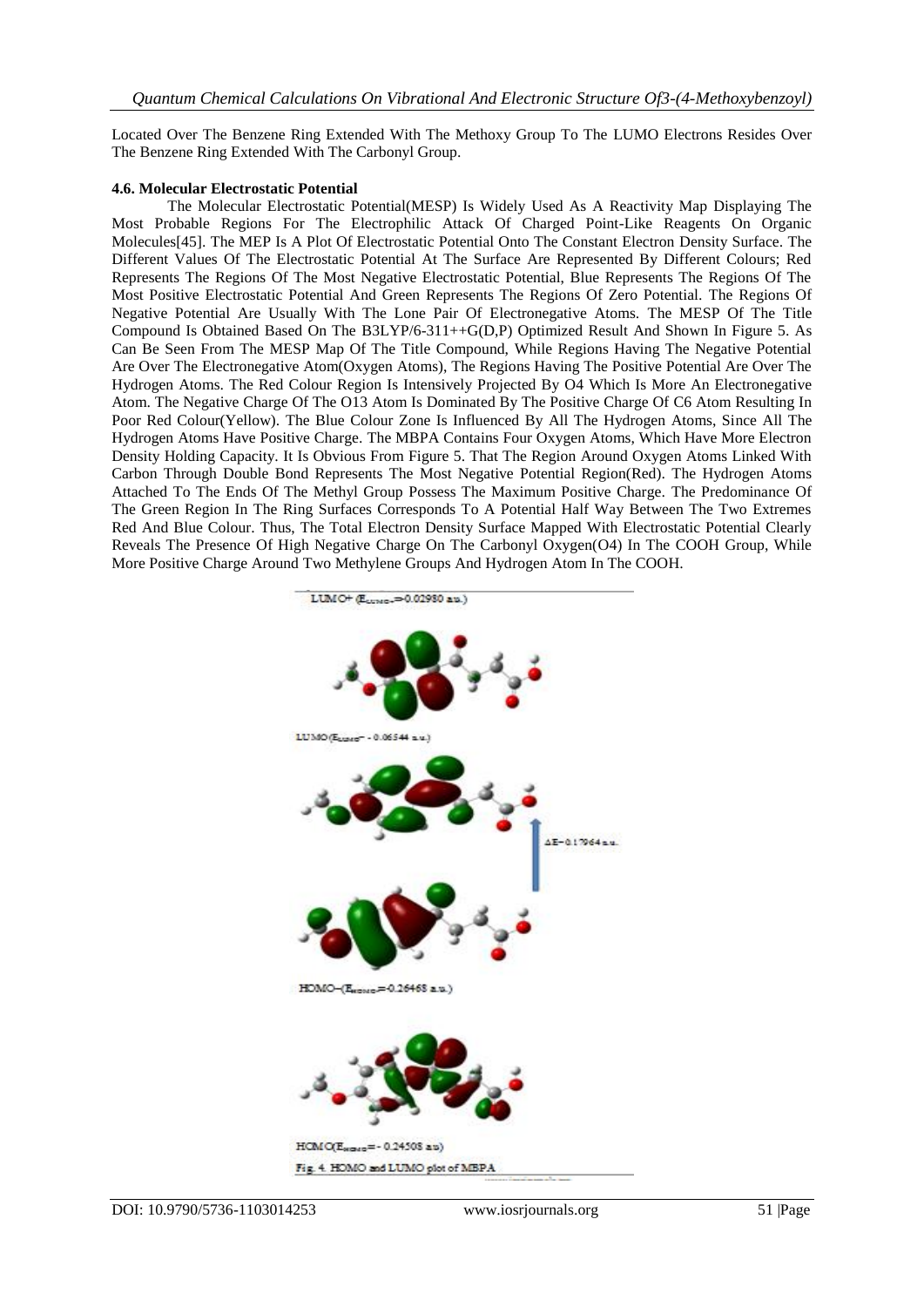

**Fig 5.** Molecular Electrostatic Potential (MESP) Of MBPA.

## **4.7. UV-Vis Studies**

The UV-Vis Spectra Measured In Ethanol And Water Solution Are Shown In Fig 6. In This Work, On The Basis Of A Fully Optimized Ground State Structure, The Electronic Spectra Of MBPA Were Computed In Water And Ethanol Environment Using The TD-DFT Method At B3LYP/6-311++G(D,P) Level. The Experimental Absorption

Spectrum Consists Of Three Peaks Around 199nm, 218nm And 270nm. All The Three Peaks Arise From The Π - Π\* Transition Of The Benzene Ring As The Absorption Value Is So High. The Theoretical Spectrum Has The Λmax Value At 279nm With The Oscillator Strength 0.4843. This Corresponds From The Excitation Of HOMO To LUMO Transition. So The Experimental Result Completely Matches With The Calculated Absorption Spectrum.



**Fig 6** Experimental UV-Vis Spectra Of MBPA In Ethanol And Water Solvents.

# **V. Conclusion**

The Structure Is Investigated By Utilizing Density Functional Theory Calculations With HF(6-31G) And B3LYP/6-31++G(D,P), B3LYP/6-311++G(D,P) Basis Sets. The Optimized Geometrical Parameters Obtained By B3LYP Method Show Good Agreement With The Experimental Data. The Vibrational Properties Of 3-(4-Methoxybenzoyl)Propionic Acid Have Been Investigated By FT-IR And FT-Raman Spectroscopies And Were Performed On The Basis Of B3LYP/6-31++G(D, P) And B3LYP/6-31++G(D, P) Methods. Vibrational Frequencies, Infrared Intensities And Raman Activities Calculated Byb3lyp/6-311++G(D, P) Method Agree Very Well With The Experimental Result. NBO Study Explains The Charge Delocalization Of The Molecule. HOMO-LUMO Energy Gap Explains The Eventual Charge Transfer Interactions Taking Place Within The Molecule. The High Electronegativity Region In The O4 Atom Of COOH And The More Positive Region In The Methylene Groups Are Identified In The Molecular Electrostatic Potential Analysis. The Calculated UV-Vis Spectrum Using The TD-DFT Method Has The Absorption Maximum Peak At 279 Nm And It Matches With The Experimental Value.

#### **References**

- [1]. M.N. Haque, R. Chowdhury, K.M.S. Islamand, M.A. Akbar And Bang, J Anim Sci, 98 (2009)115. [2]. Keshav, K.L. Wasewar, S. Chand And H. Uslu, Fluid Phase Equilibria, 21 (2009)275.
- Keshav, K.L. Wasewar, S. Chand And H. Uslu, Fluid Phase Equilibria, 21 (2009)275.
- [3]. [Www.Marketsandmarkets.Com](http://www.marketsandmarkets.com/)
- [4]. [Www.Linkedin.Com](http://www.linkedin.com/)
- [5]. En.Wikipedia.Org/Wiki/Ibuprofen
- [6]. M.J. Frisch Et Al., GAUSSIAN 03 Program, Gaussian, Inc.,Wattingford. CT. 2004.